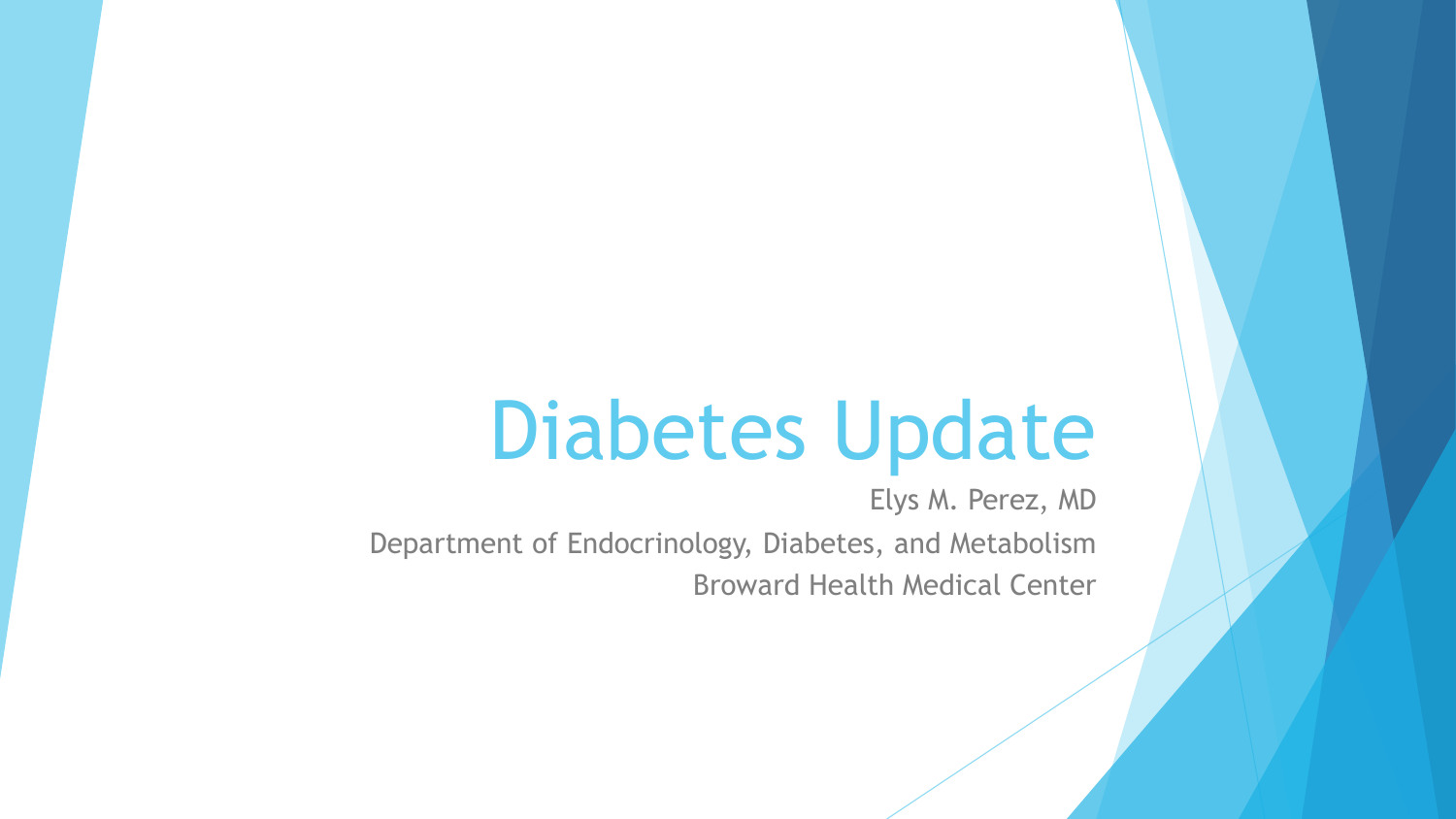#### Conflict of Interest

I have no conflict of interest to report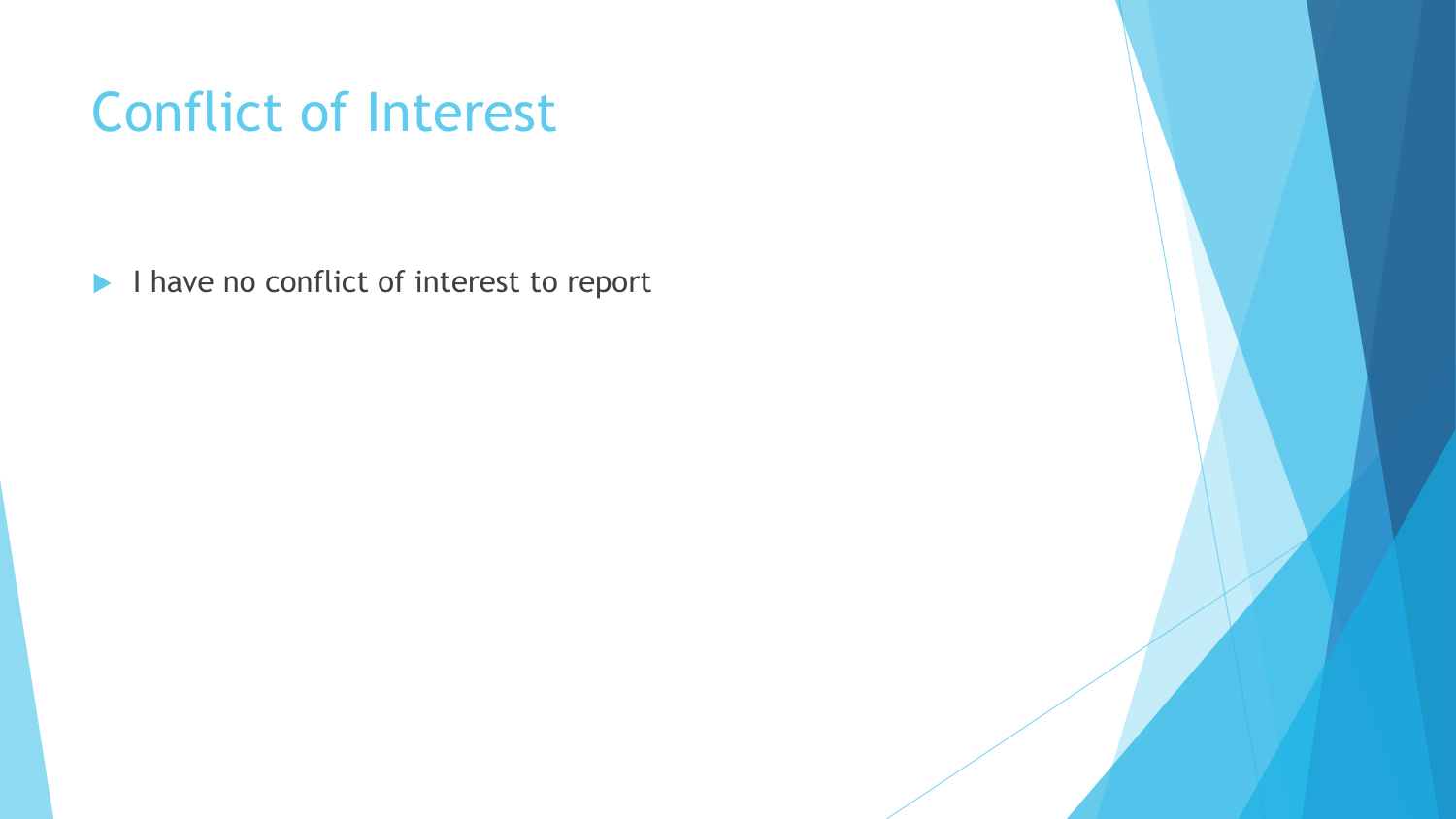#### **Overview**

- **Clinical practice in the patient population with diabetes**
- Classification and diagnosis
- Prevention or delay of type 2 diabetes
- Assessment of comorbidities and management
- Glycemic targets
- Pharmacologic approaches to glycemic treatment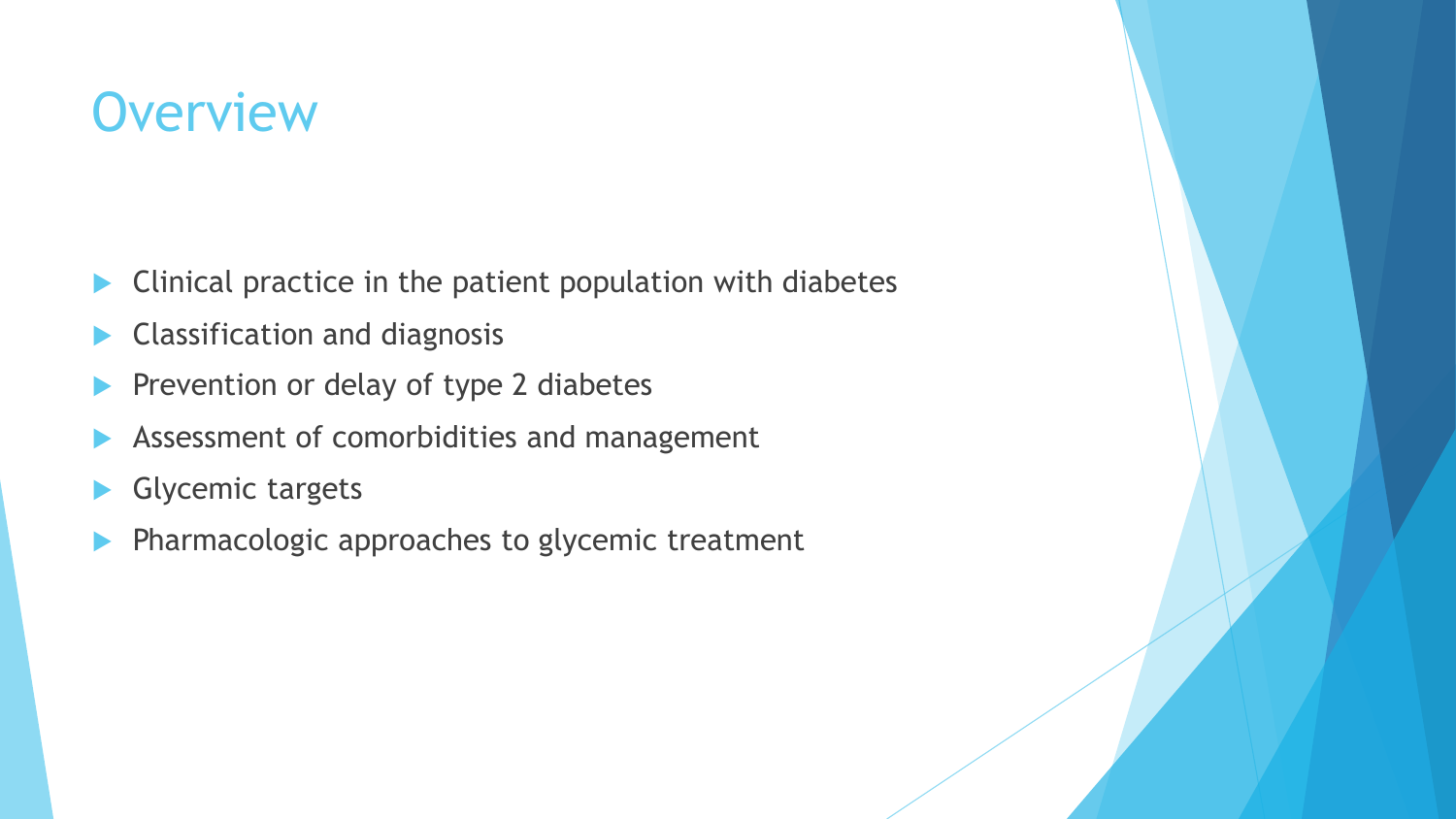#### Diabetes and Population Health

- Treatment recommendations should follow current evidence-based guidelines
- Tailored to every individual patient based on patient preference, prognosis and comorbidities
- According to a 2013 report, 33-49% of patients still did not meet general targets for glycemic, blood pressure, or cholesterol control
- Only 14% met targets for all three measures and smoking cessation
- Economic costs of diabetes have increased by 26% from 2012-2017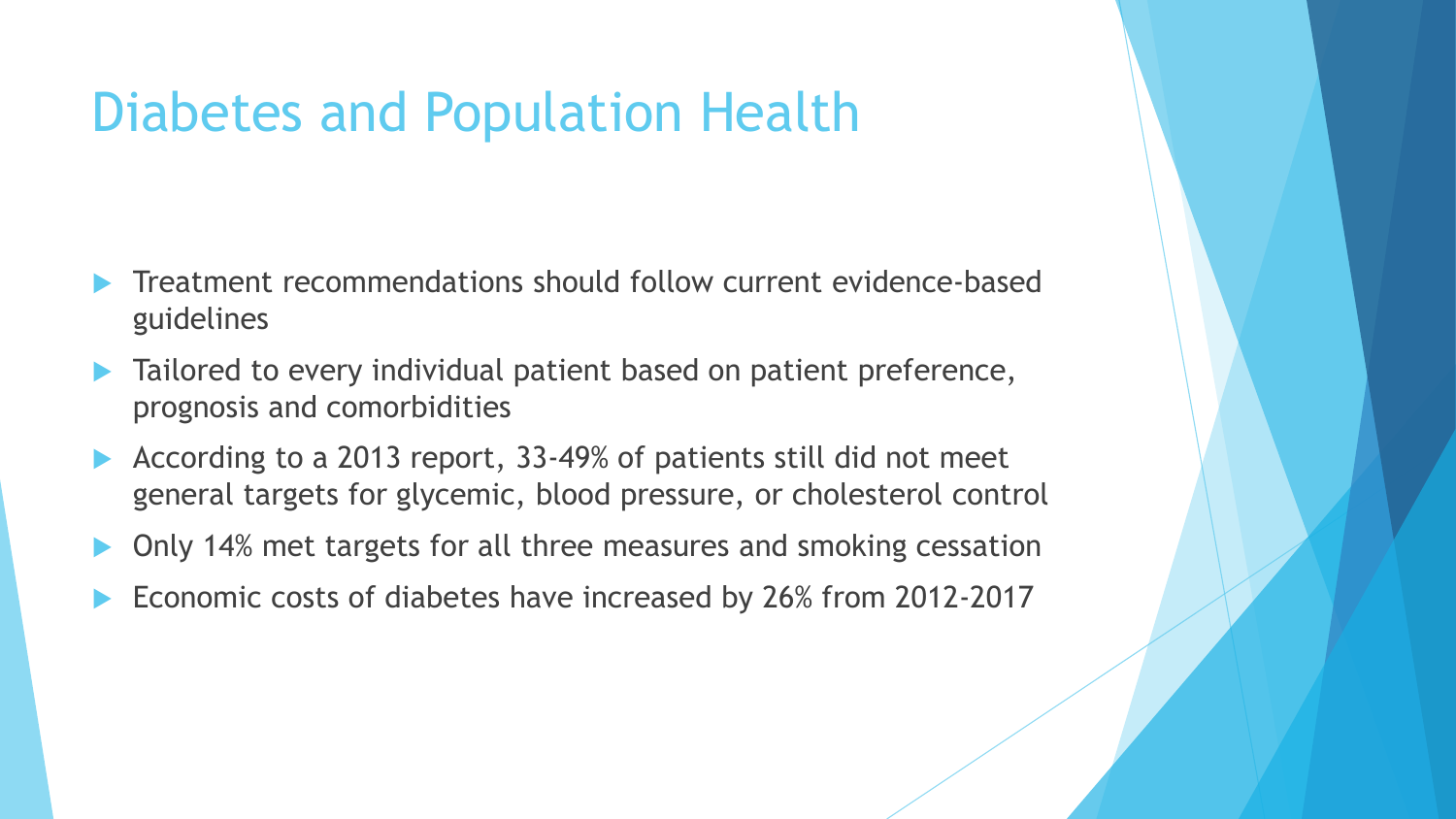#### Chronic Care Model

- Proactive care delivery system with a team based approach
- Self-management support
- Basing care on evidence based guidelines
- Using registries that provide patient-specific and population-based support to the care team
- Identifying or developing resources to support healthy lifestyles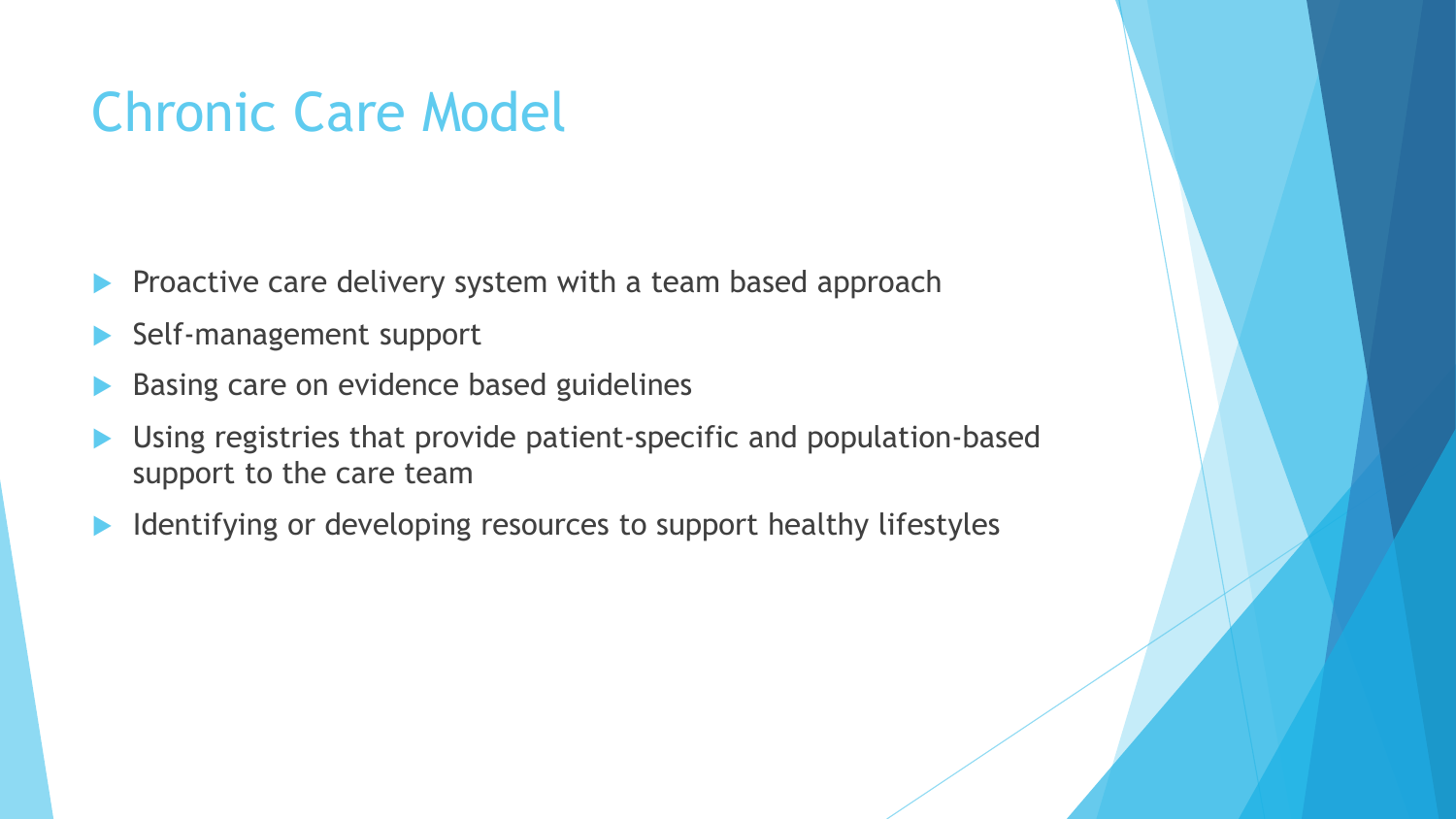### Classification and Diagnosis

- ▶ Type 1 diabetes
- ▶ Type 2 diabetes
- Gestational diabetes
- Other (monogenic diabetes syndromes, diabetes secondary to diseases of the exocrine pancreas, drug induced)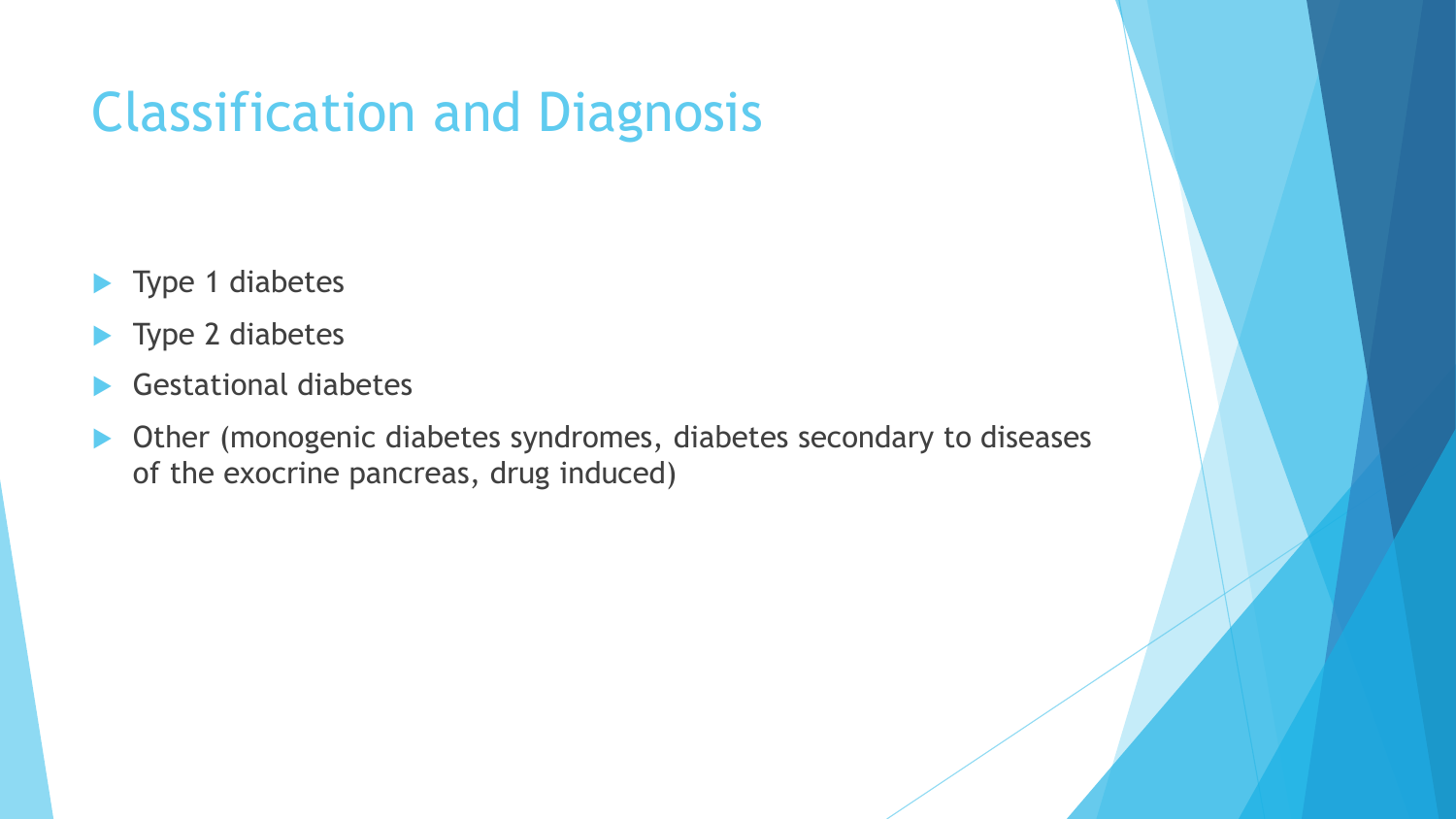# **Screening**

- **►** Test adults with a BMI  $\geq$  25 or  $\geq$  23 in Asian Americans who have any of the following risk factors
	- $\blacktriangleright$  1° relative with diabetes
	- $\blacktriangleright$  High risk race/ethnicity
	- **History of CVD**
	- $\blacktriangleright$  HTN
	- $\blacktriangleright$  HDL  $\leq$  35 or triglycerides  $\geq$  250
	- $\blacktriangleright$  PCOS
	- Physical inactivity
	- $\blacktriangleright$  Severe obesity or acanthosis nigricans
- For all people testing should begin at age 45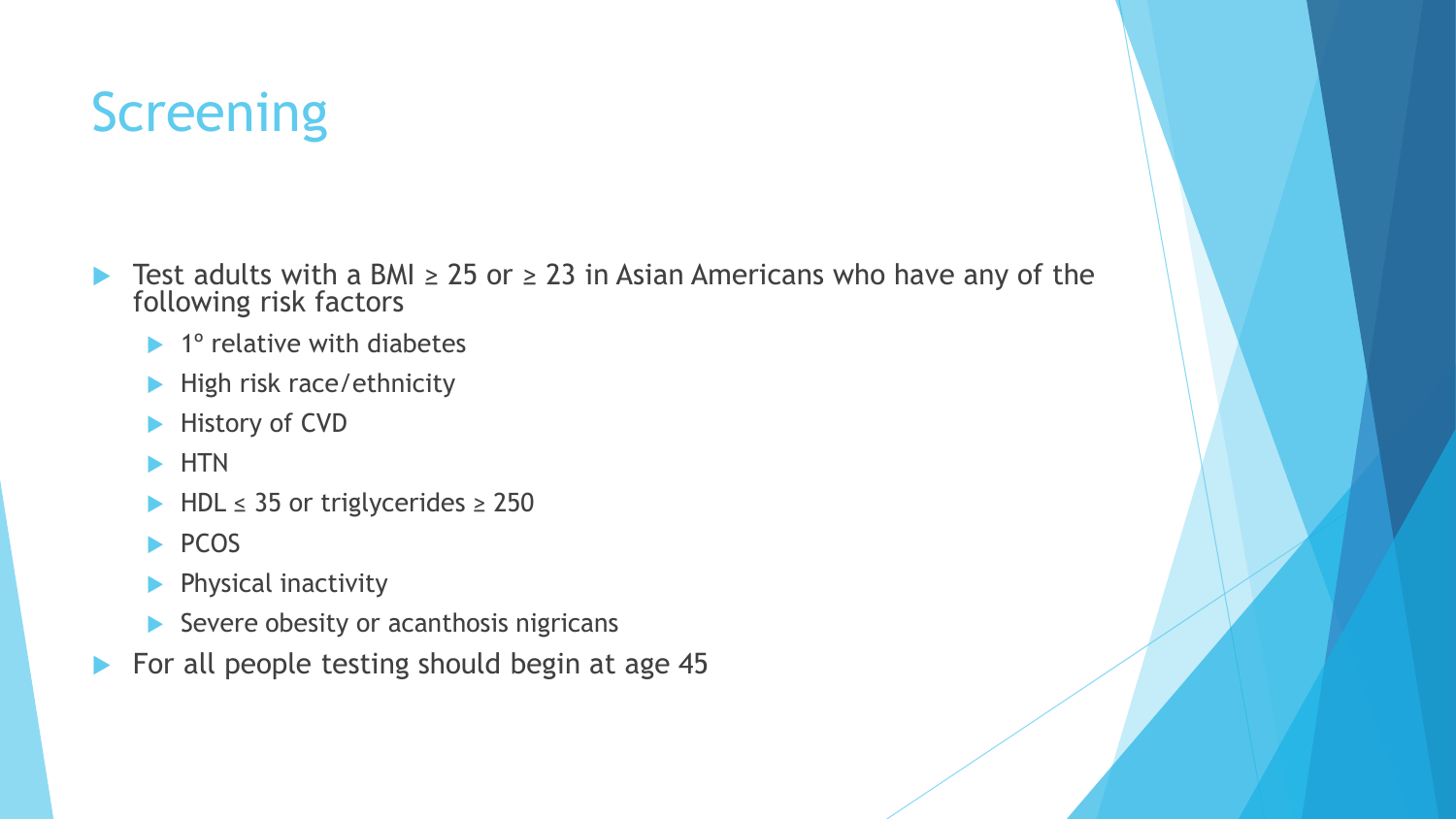#### **Diagnosis**

 $FPG \geq 126$  mg/dl

OGTT  $\geq$  200 mg/dl at 2 hours (after the administration of 75g of glucose) A1c  $\ge 6.5\%$ 

RPG  $\geq$  200 mg/dl in patients with classic symptoms of hyperglycemia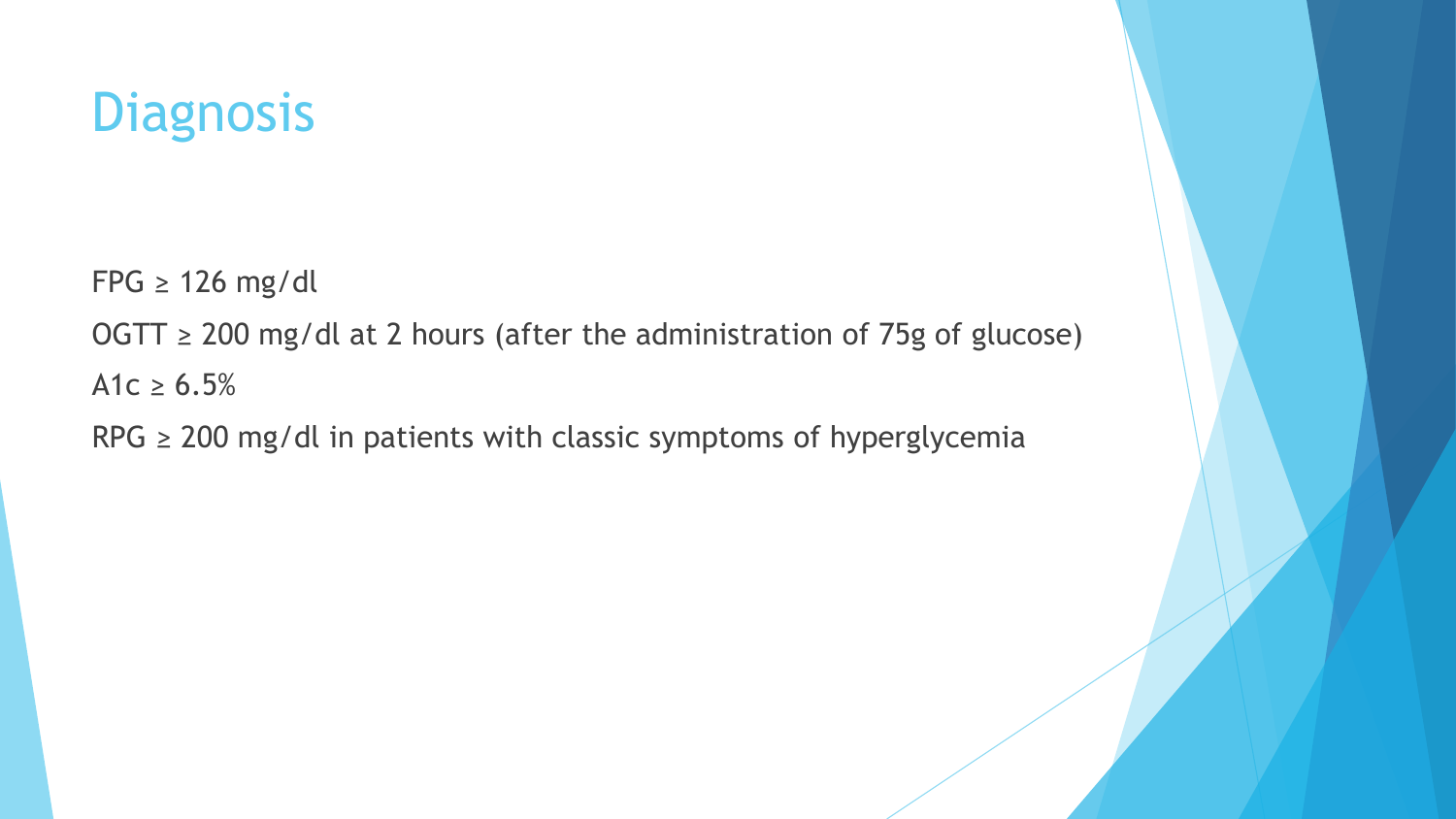#### Prevention and Delay

- Annual monitoring is suggested for those with prediabetes
- All patient should be referred to an intensive lifestyle intervention program at diagnosis of prediabetes or diabetes
	- $\blacktriangleright$  Aim to achieve and maintain 7% loss of initial body weight
	- Increase moderate-intensity physical activity to 150min/week
	- In the DPP, diabetes incidence was reduced by 58% over 3 years
	- The diabetes prevention program outcomes study has shown sustained reduction in the rate of conversion to type 2 diabetes of 34% at 10 years and 27% at 15 years
- Pharmacologic therapy with metformin should be considered for those with prediabetes and:
	- BMI  $\geq$  35
	- Age  $< 60$  years
	- Women with prior GDM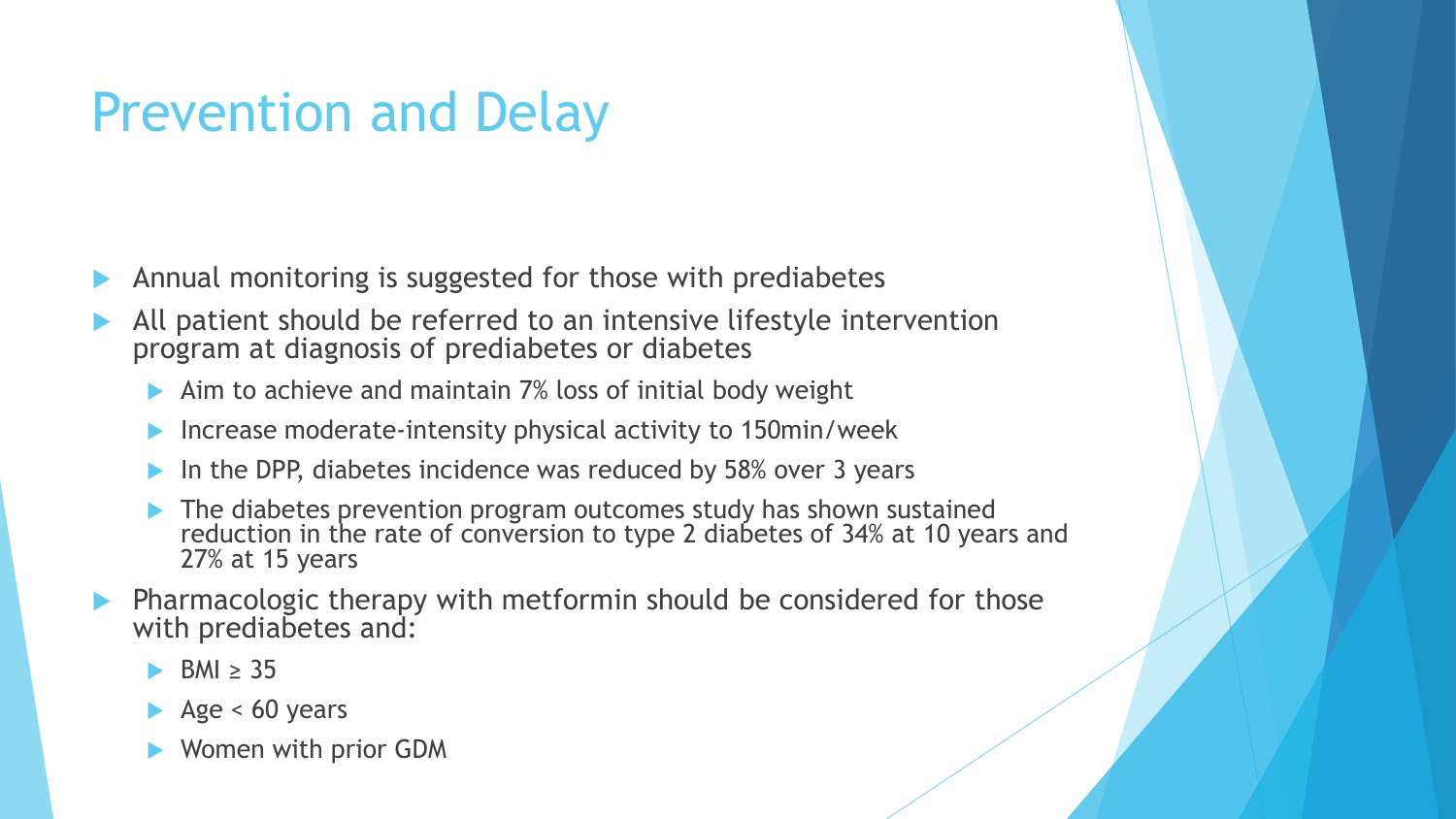#### Assessment of Comorbidities

- Consider screening patients with type 1 diabetes for autoimmune disorders
- In patients with cognitive impairment treatment goals should aim at avoiding hypoglycemia
- Evaluate the need for diabetes self management education and support (DSMES) at diagnosis, annually, when complications arise, and during transition of care
- Refer all patients for medical nutrition therapy (MNT)
- Assess patients for symptoms of diabetes distress, depression, anxiety, disordered eating and cognitive capacities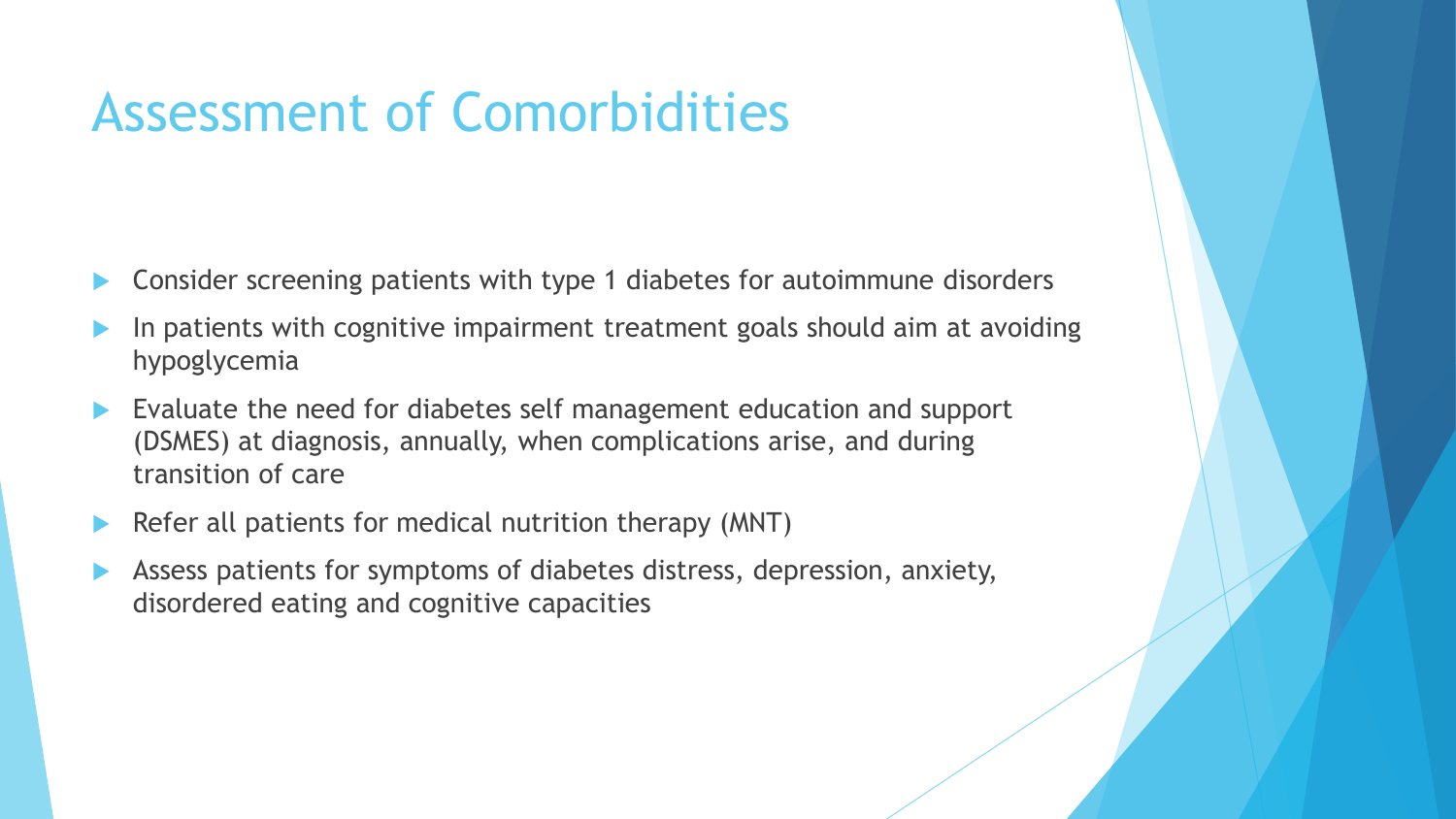#### Blood Pressure

- Aim to maintain blood pressure < 140/90 mmHg for patients with diabetes
- For those patients with  $ASCVD > 15%$ , aim for a target blood pressure of < 130/80 mmHg
- ACE-I or ARBs are the recommended first line therapy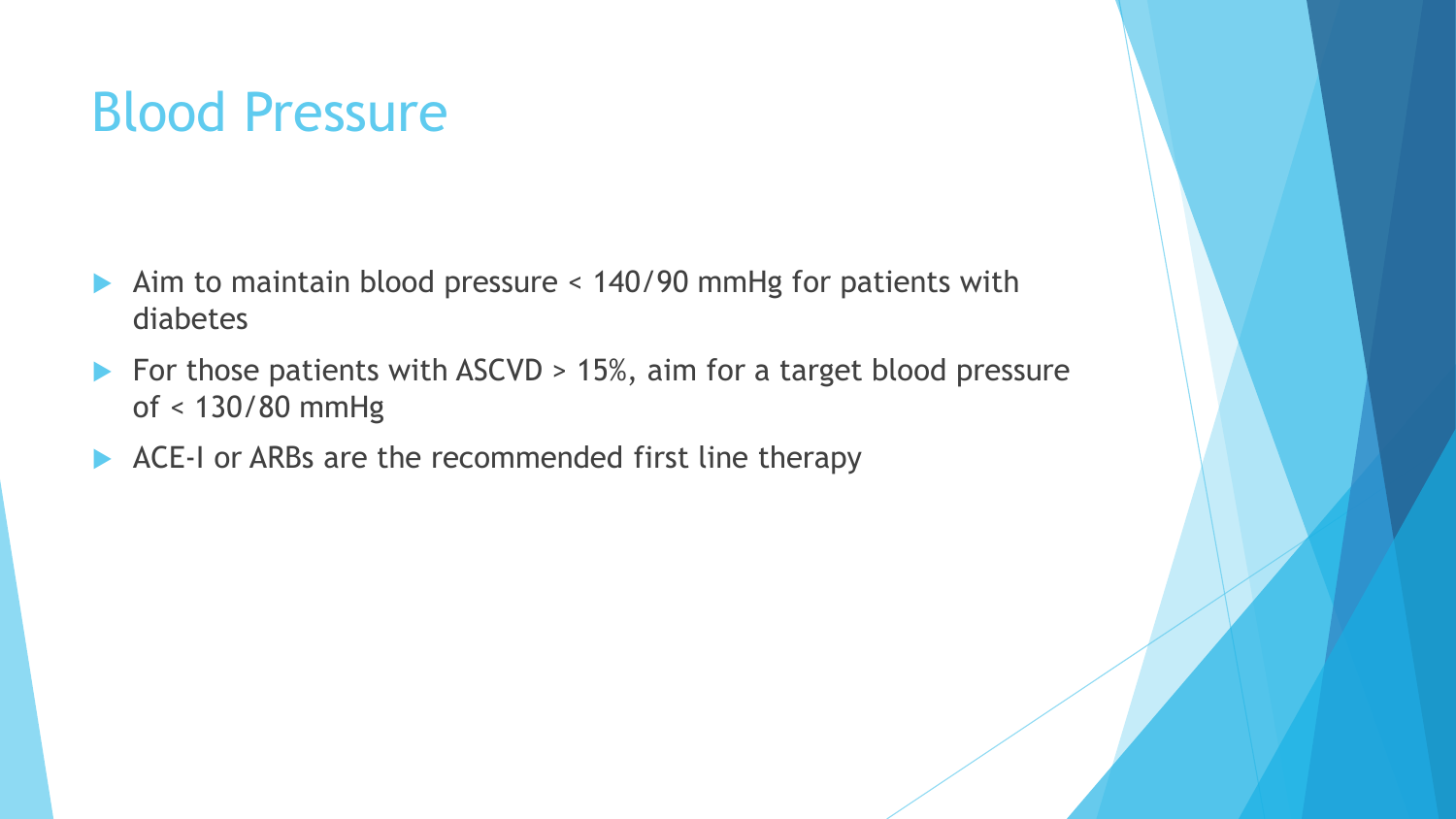### Lipids

 For patients with diabetes and ASCVD, if LDL cholesterol is ≥ 70 mg/dl on maximally tolerated statin therapy consider adding additional LDLlowering drugs such as ezetimibe or a PCSK9 inhibitor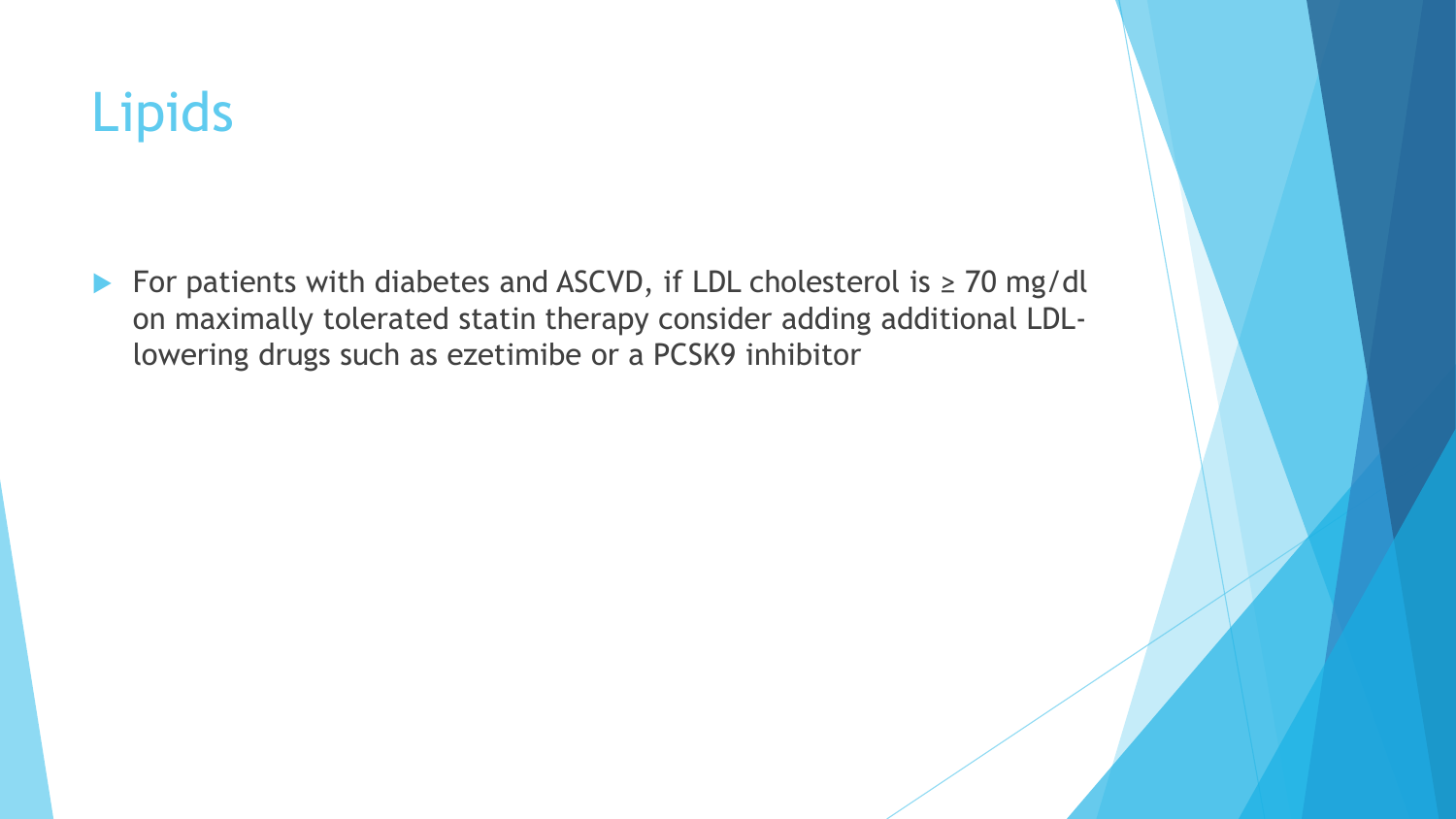#### Cardiovascular Disease

- In patients with ASCVD consider use ACE-I or ARBs to reduce risk
- ▶ Those with type 2 diabetes and established ASCVD using SGLT2 inhibitors or GLP-1 receptor agonists with proven benefit is recommended
	- ▶ In those with heart failure or high risk of heart failure SGLT2 inhibitors are preferred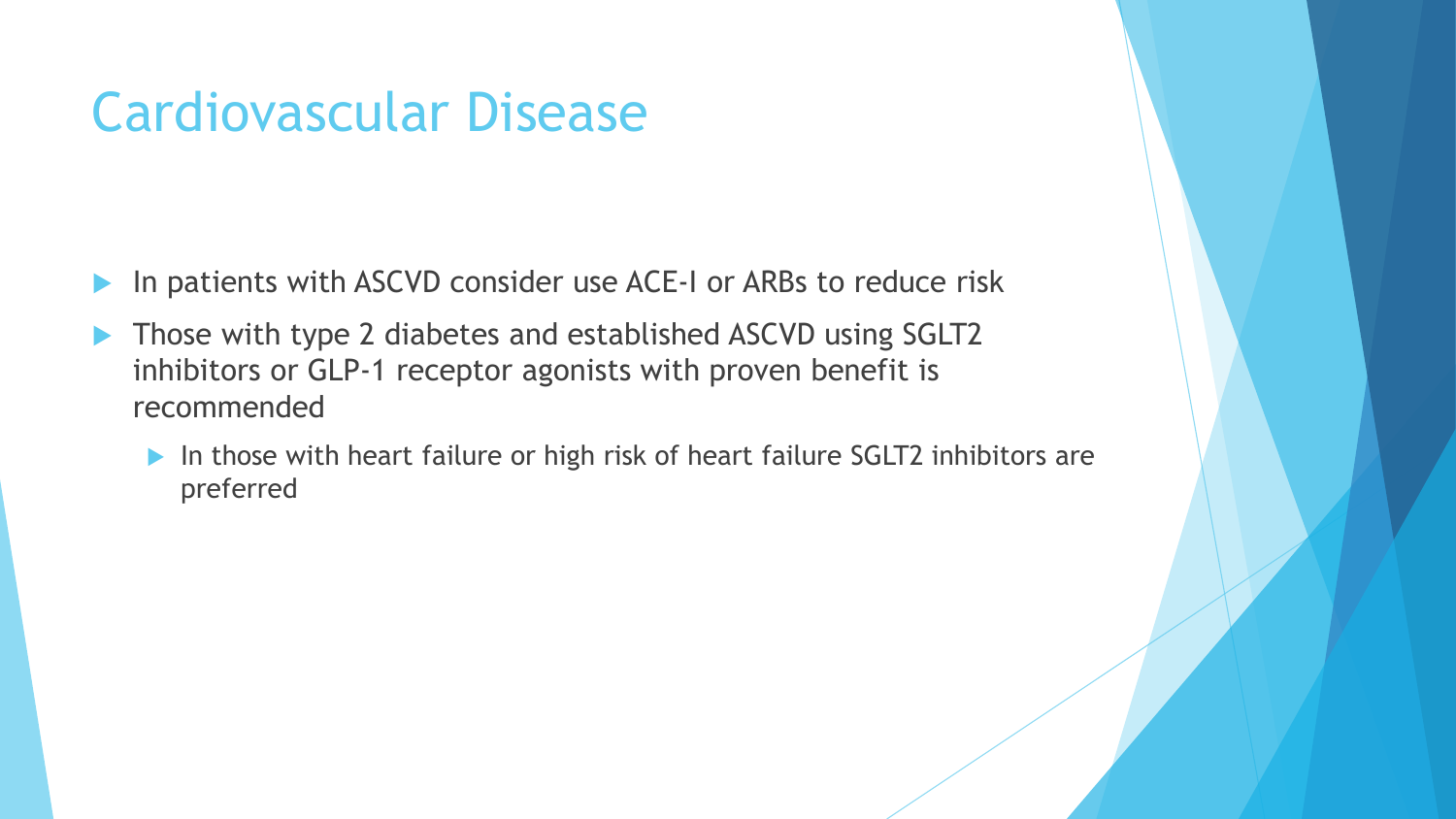#### Microvascular Complications

#### Chronic kidney disease

- ▶ Check urine albumin to creatinine ratio (UACR)
	- In patients with type 1 diabetes 5 years after diagnosis and then yearly thereafter
	- $\blacktriangleright$  In all patients with type 2 diabetes
	- $\blacktriangleright$  In all patients with hypertension
- ACE-I or ARBs are recommended in patients with hypertension and UACR between 30-299 mg/g creatinine
- ▶ For patients with type 2 diabetes and CKD use a SGLT2 inhibitor or a GLP-1 receptor agonist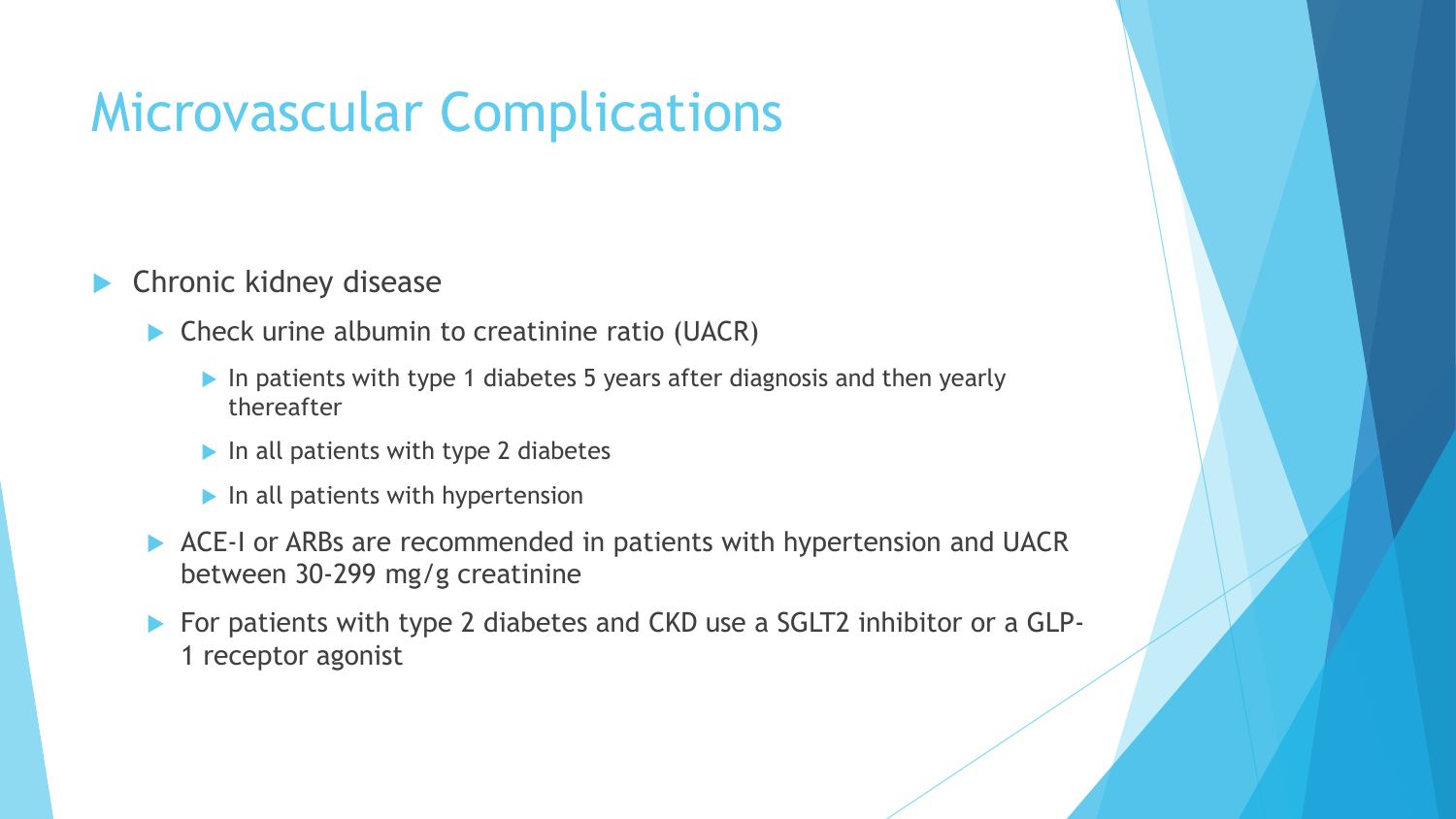#### Microvascular Complications

- Diabetic retinopathy
	- ▶ Patients with type 1 diabetes should have a dilated eye exam 5 years after diagnosis
	- ▶ Patients with type 2 diabetes should have a dilated eye exam at the time of diagnosis
	- Women planning to become pregnant should be warned about worsening retinopathy during pregnancy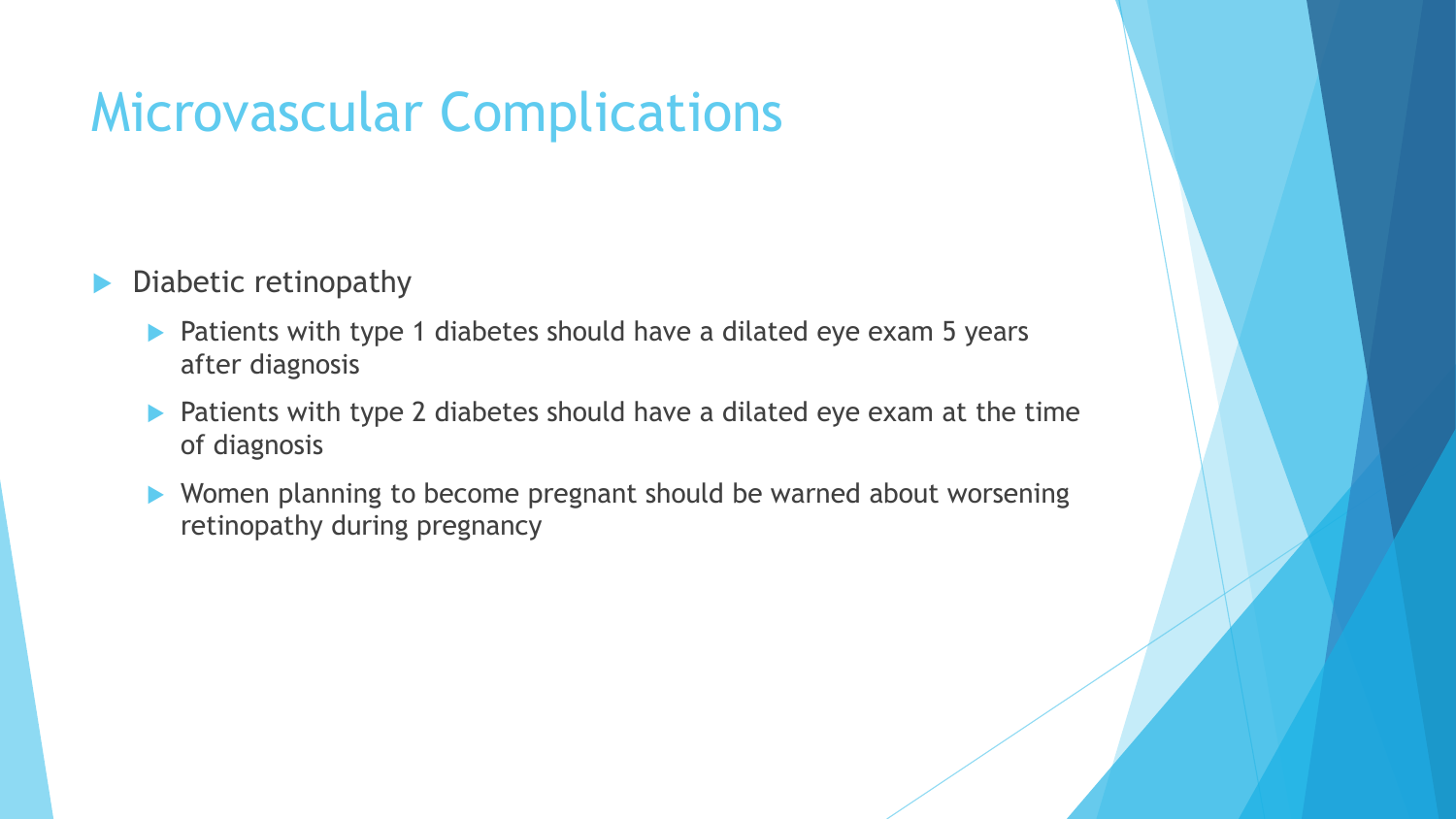#### Microvascular Complications

- Neuropathy
	- All patients with type 1 should be assessed 5 years after the diagnosis
	- All patients with type 2 diabetes should be assessed starting at diagnosis
	- Pharmacologic treatment is aimed at neuropathic pain
	- ▶ There is no specific treatment for the underlying nerve damage other than glycemic control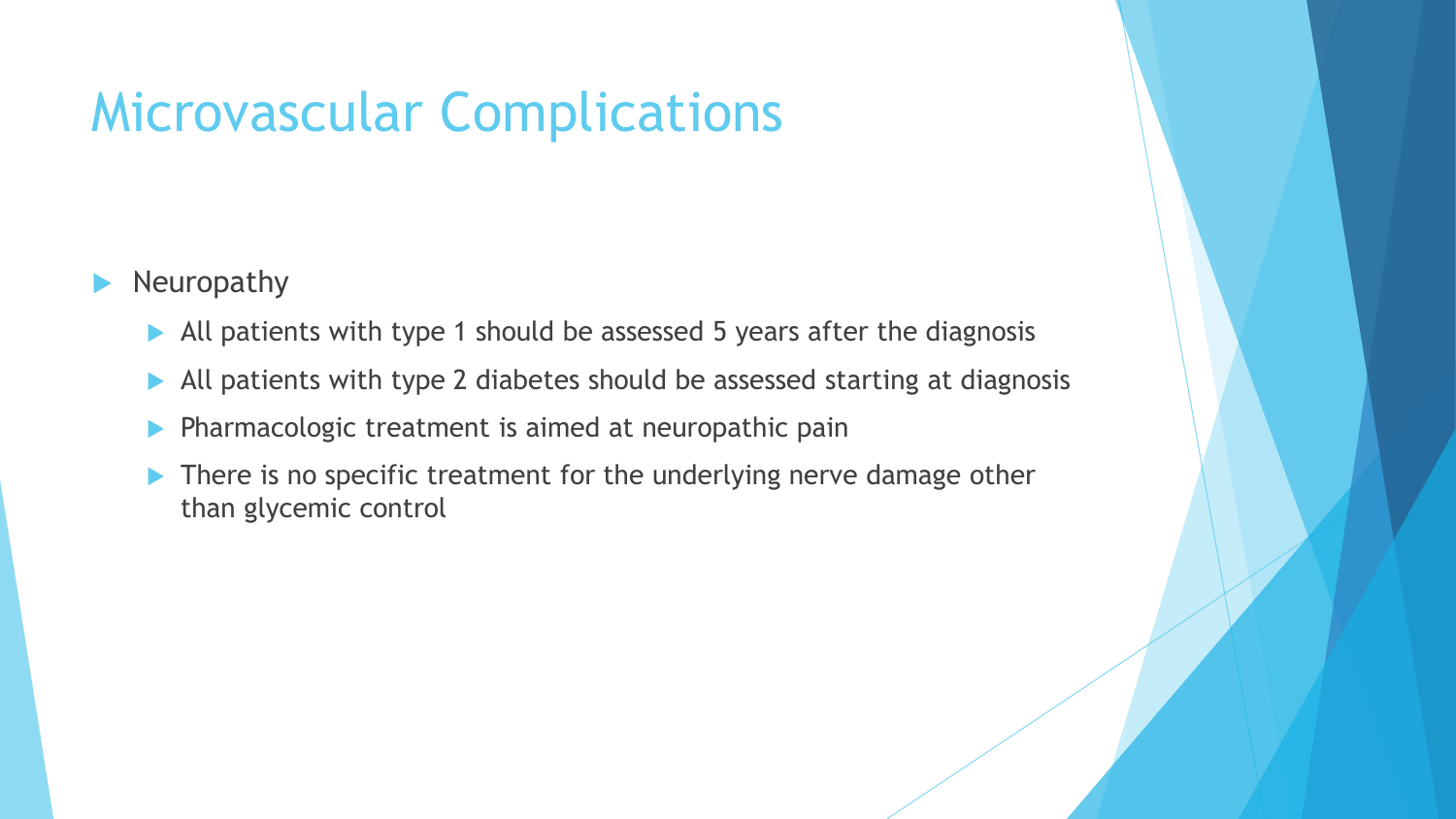### Glycemic Targets

- In all patients, test A1c twice a year if they are meeting targets and quarterly if they are not on target or are starting a new therapy
- Nonpregnant adults
	- $\blacktriangleright$  A1c < 7% is recommended
	- A1c  $\leq$  6.5% is recommended for those in which it can be achieved without significant hypoglycemia or polypharmacy
	- A1c < 8% should be considered for adults with multiple microvascular and macrovascular complications and limited life expectancy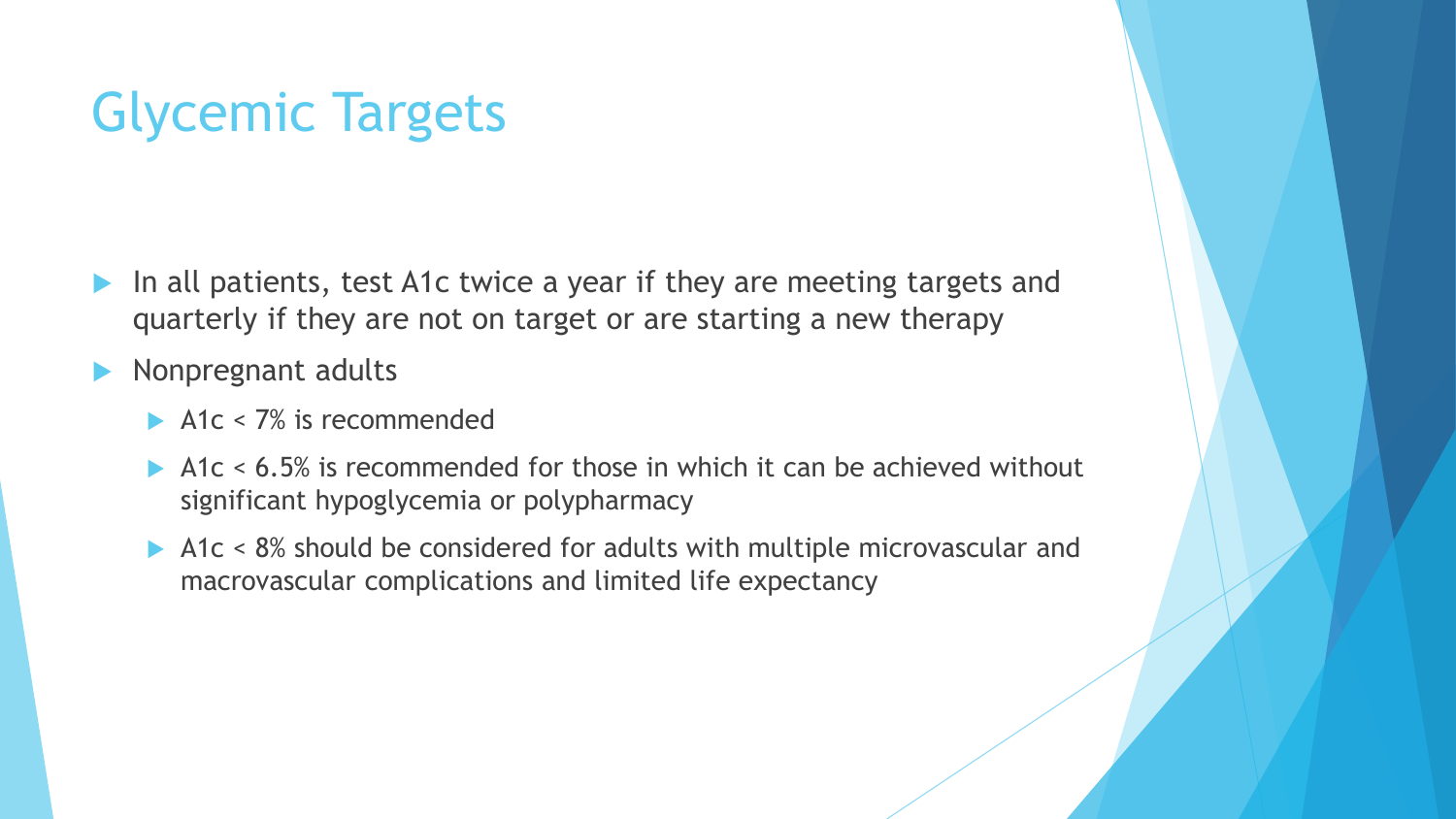#### Glycemic Targets

- Older adults
	- A1c < 7.5% is recommended for adults age 65 or older who are otherwise healthy with few coexisting chronic illnesses and intact cognition
	- A1c < 8.0 8.5% is recommended for those with multiple coexisting chronic illnesses, cognitive impairment, or functional dependence
	- Simplification of complex regimens is recommended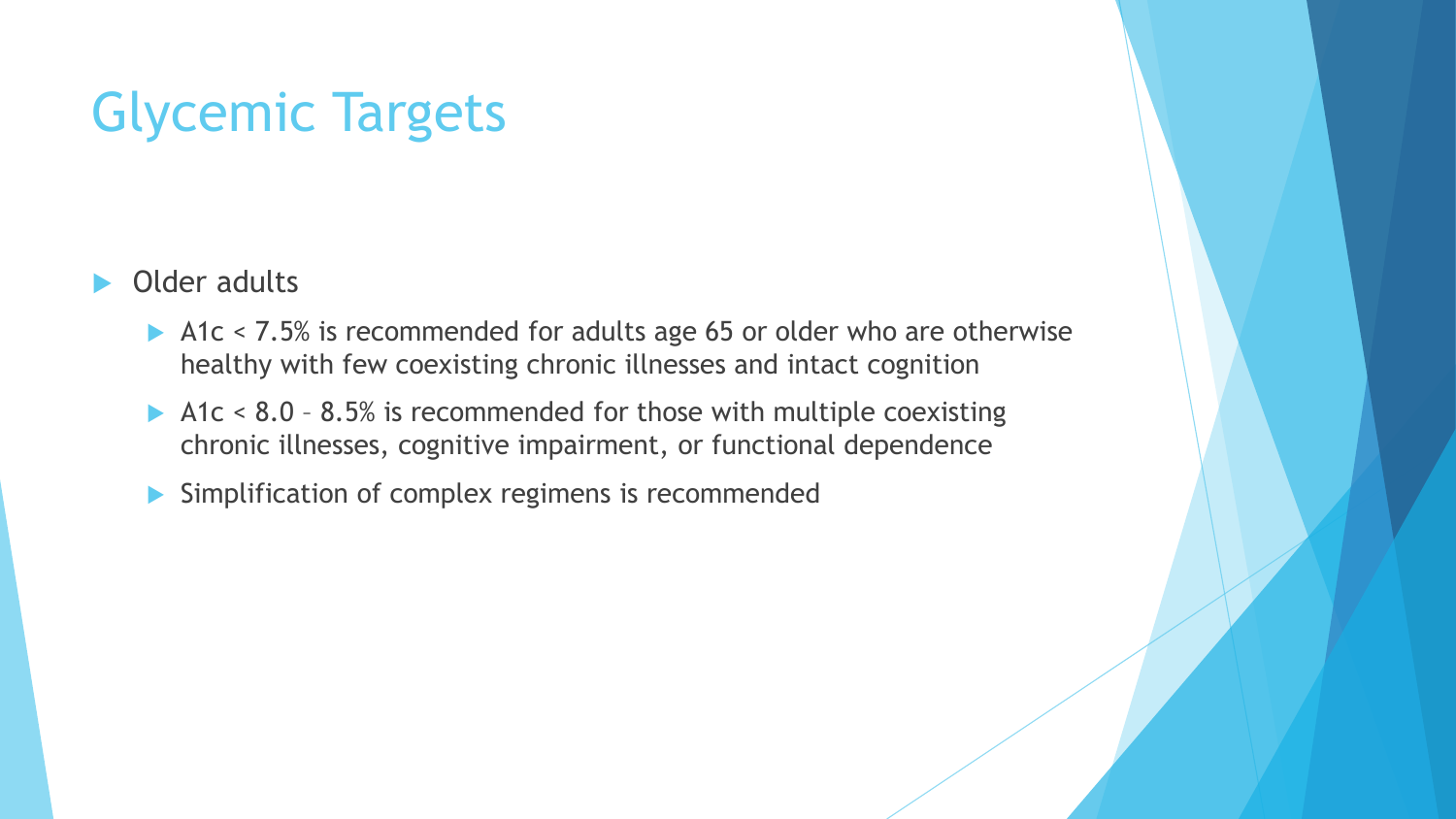#### Depicted are patient and disease factors used to determine optimal A1C targets



#### American abetes sociation。

**American Diabetes Association Dia Care 2020;43:S66-S76**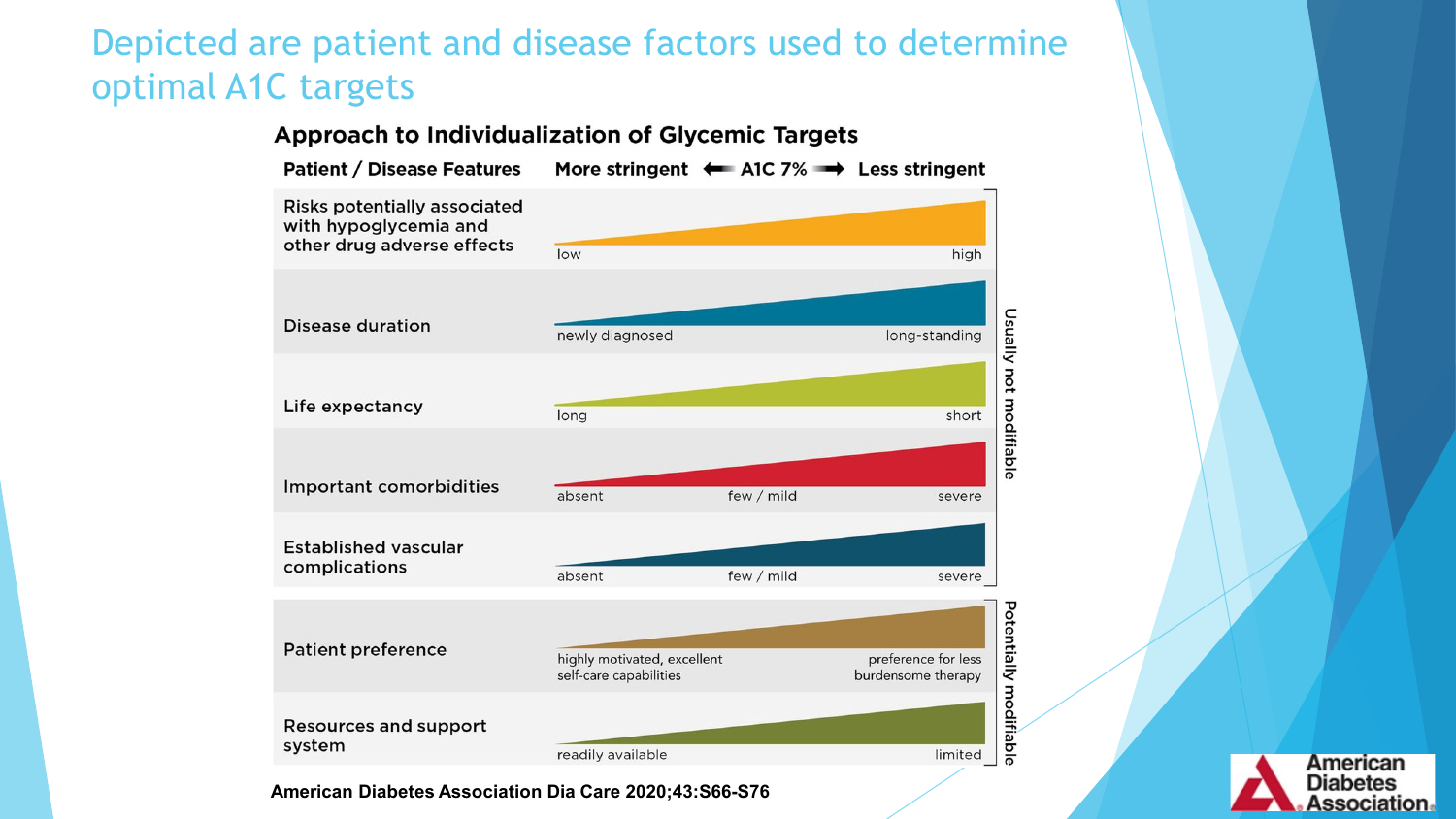#### Pharmacologic Approaches

Therapy for patients with type 1 diabetes is insulin

- ▶ 0.4 to 1.0 units/kg/day is usually the requirement
	- $\blacktriangleright$  Half is given as basal and half as premeal insulin
- **Higher doses are needed during puberty, pregnancy, and medical illness**
- Pump therapy can help reduce A1c slightly
- Patients on pump therapy should be continued on it regardless of age
- Continuous glucose sensor can help reduce the rate of nocturnal hypoglycemia
- Noninsulin treatments include pramlintide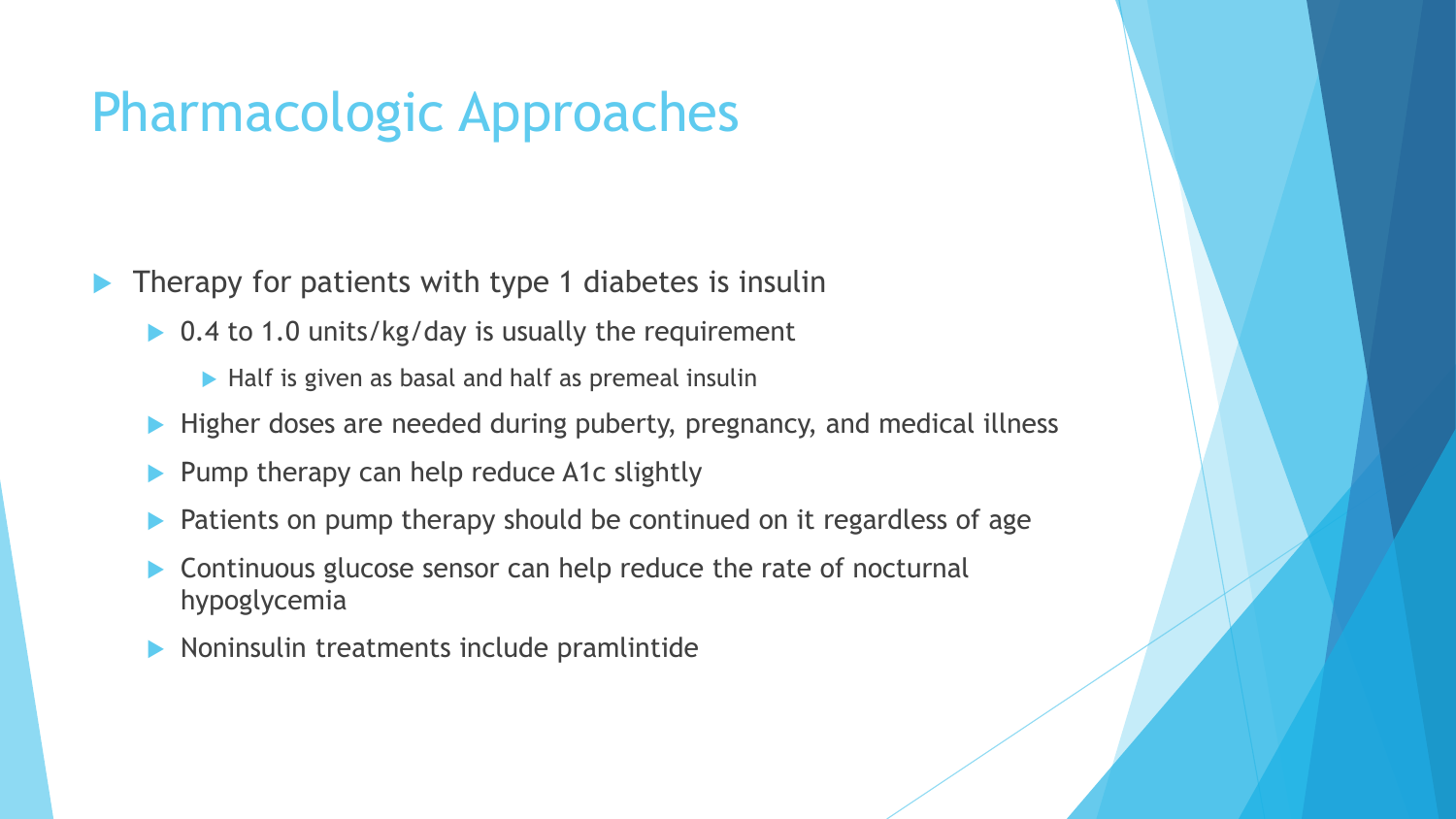### Pharmacologic Approaches for Patients with Type 2 Diabetes

Metformin is the preferred initial treatment

- $\blacktriangleright$  Should be continued for as along as tolerated
- Recommend periodic measurement of B12 as long term treatment may be associated with B12 deficiency
- ▶ Consider introducing insulin early if there is evidence of catabolism or when hyperglycemia is severe  $(A1c \ge 10\%)$ 
	- Simplify treatment once glucose toxicity resolves
- When A1c is  $\geq 1.5\%$  above glycemic target dual combination therapy is often required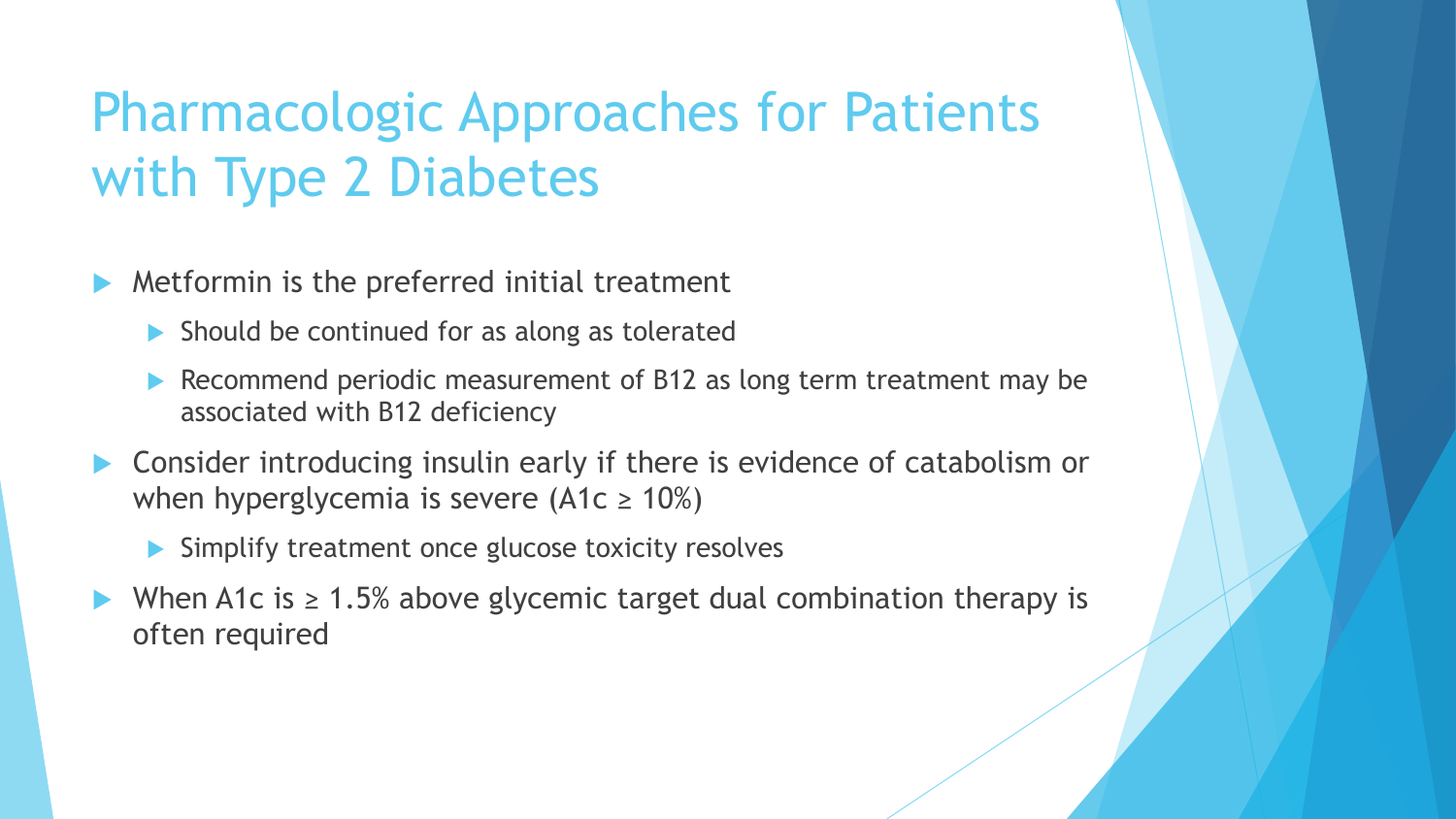### Pharmacologic Approaches for Patients with Type 2 Diabetes

- If the A1c target is not achieved at 3 months in a patient without ASCVD or CKD, consider adding a second agent
	- ▶ Choice of agent is based on drug specific effect and patient factors
		- $\blacktriangleright$  Cost
		- Side effects
		- Avoidance of hypoglycemia
		- Promote weight loss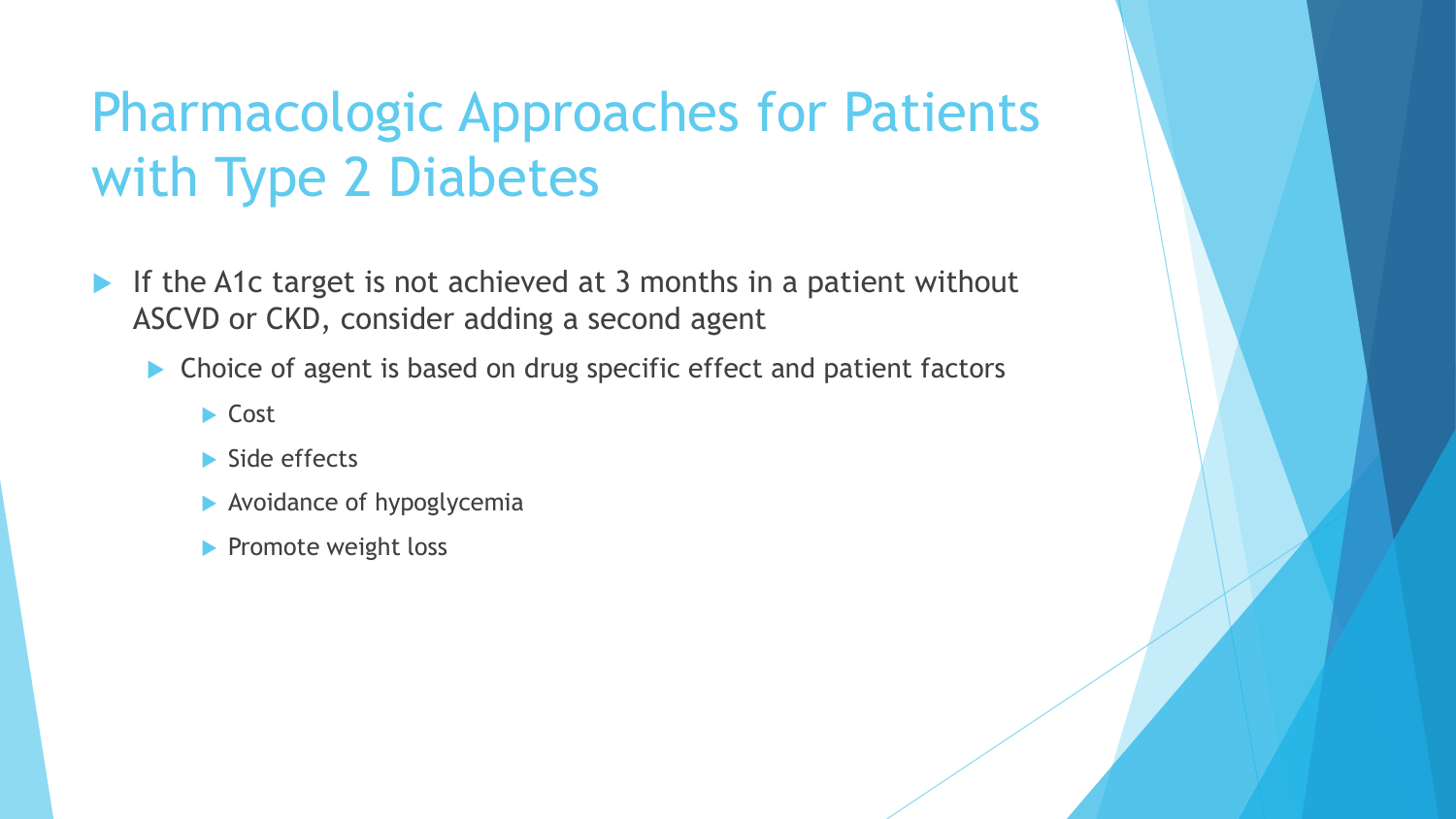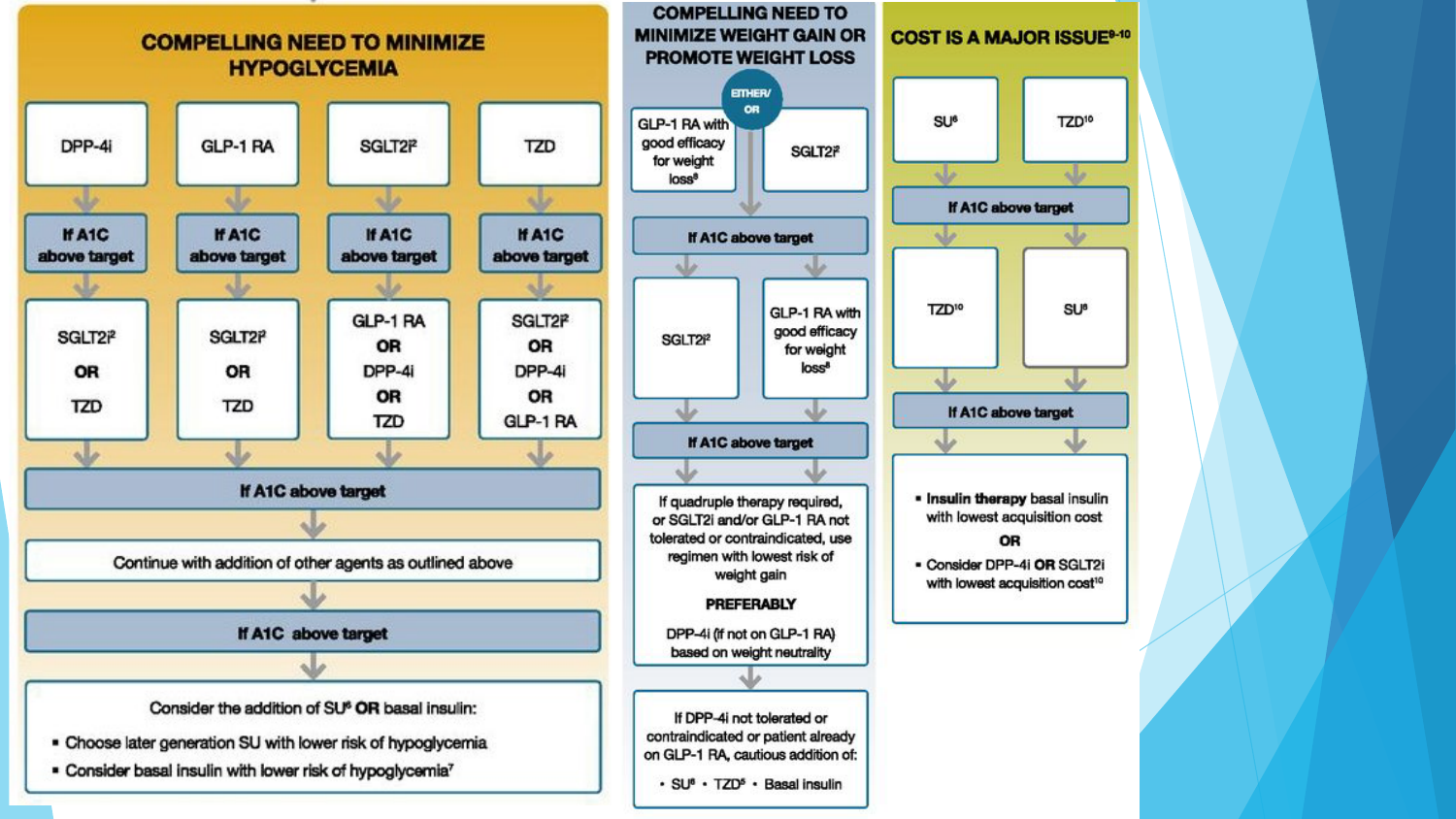#### **ASCVD PREDOMINATES**

- · Established ASCVD
- . Indicators of high ASCVD risk (age ≥55 years with coronary, carotid or lower extremity artery stenosis >50%, or LVH)

**PREFERABLY** 

GLP-1 RA with proven

CVD benefit<sup>1</sup>

ΛR

SGLT2i with proven CVD benefit<sup>1</sup>

if eGFR adequate<sup>2</sup>

**PREDOMINATES** - Particularly HFrEF (LVEF <45%) - CKD: Specifically eGFR 30-60 mL/min/1.73 m<sup>2</sup> or UACR

>30 mg/g, particularly  $UACR > 300$  mg/g

**HF OR CKD** 

#### **PREFERABLY**

SGLT2i with evidence of reducing HF and/or CKD progression in CVOTs if eGFR adequate<sup>3</sup> OR

If SGLT2i not tolerated or contraindicated or if eGFR less than adequate<sup>2</sup> add GLP-1 RA with proven CVD benefit<sup>1</sup>

If A1C above target

If further intensification is required or patient is now unable to tolerate GLP-1 RA and/or SGLT2i, choose agents demonstrating CV safety:

- · For patients on a GLP-1 RA, consider adding SGLT2i with proven CVD benefit<sup>1</sup>
- . DPP-4i if not on GLP-1 RA
- · Basal insulin<sup>4</sup>
- $\cdot$  TZD<sup>5</sup>
- $\cdot$  SU $\circ$

Escalating Therapy in Patients with High Risk for or Established ASCVD, CKD, or HF

- GLP-1 receptor agonists with proven benefit: liraglutide > semaglutide > exenatide
- SGLT2 inhibitor agents with evidence of reducing HF or CKD in cardiovascular outcome trials: empagliflozin, canagliflozin, and dapagliflozin
- . Avoid TZD in the setting of HF Choose agents demonstrating CV safety:

If A1C above target

- · For patients on a SGLT2i, consider adding GLP-1 RA with proven CVD benefit<sup>1</sup>
- · DPP-4i (not saxagliptin) in the setting of HF (if not on GLP-1 RA)
- Basal insulin<sup>4</sup>
- SU<sup>6</sup>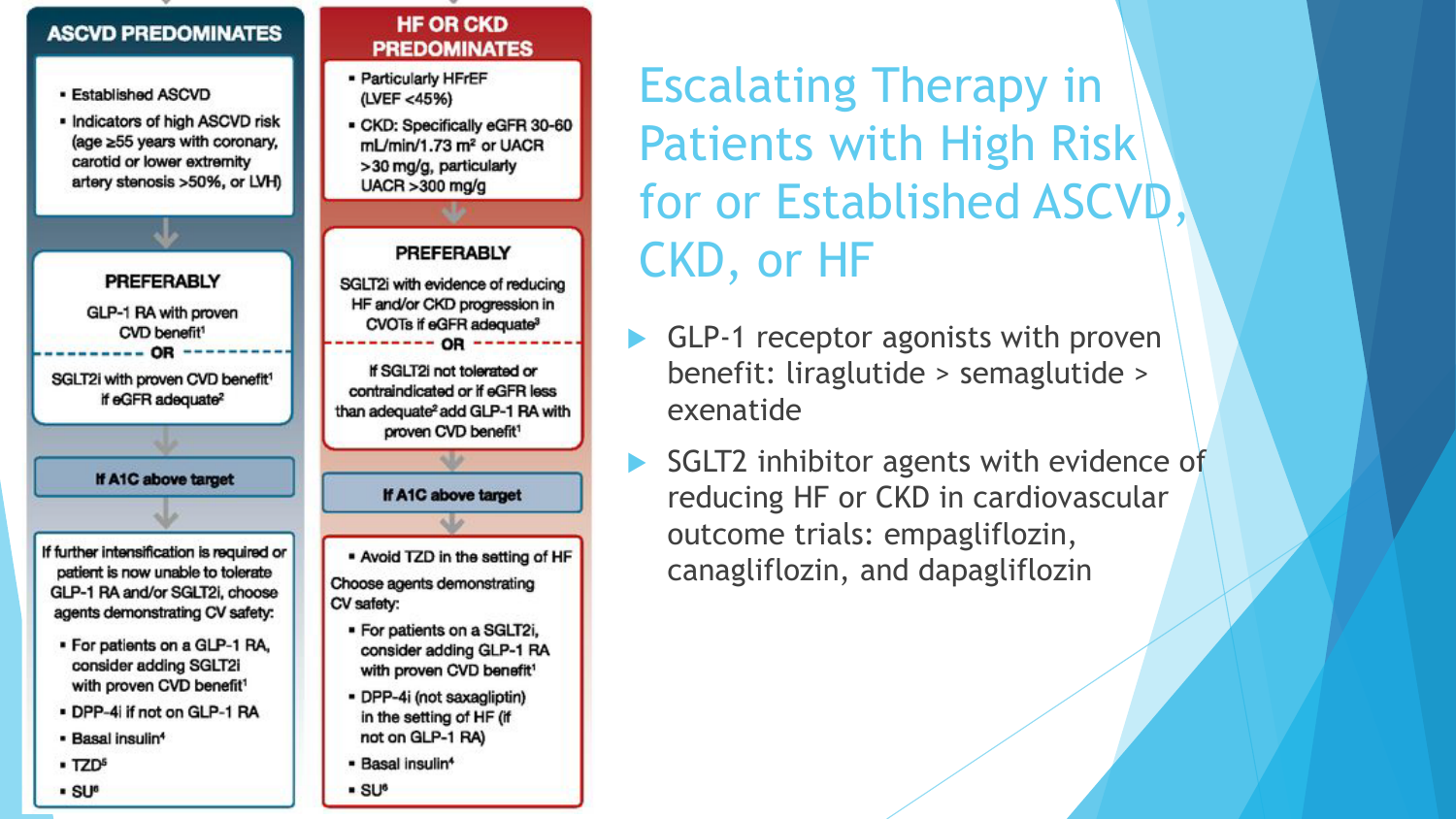# Initiating Injectable Therapy

- Trials which compared adding insulin versus adding a GLP-1 receptor agonist showed that the efficacy in lowering A1c was similar
- GLP-1 receptor agonists had lower risk of hypoglycemia and promoted weight loss
- GLP-1 receptor agonists are the preferred option for patients requiring injectable therapy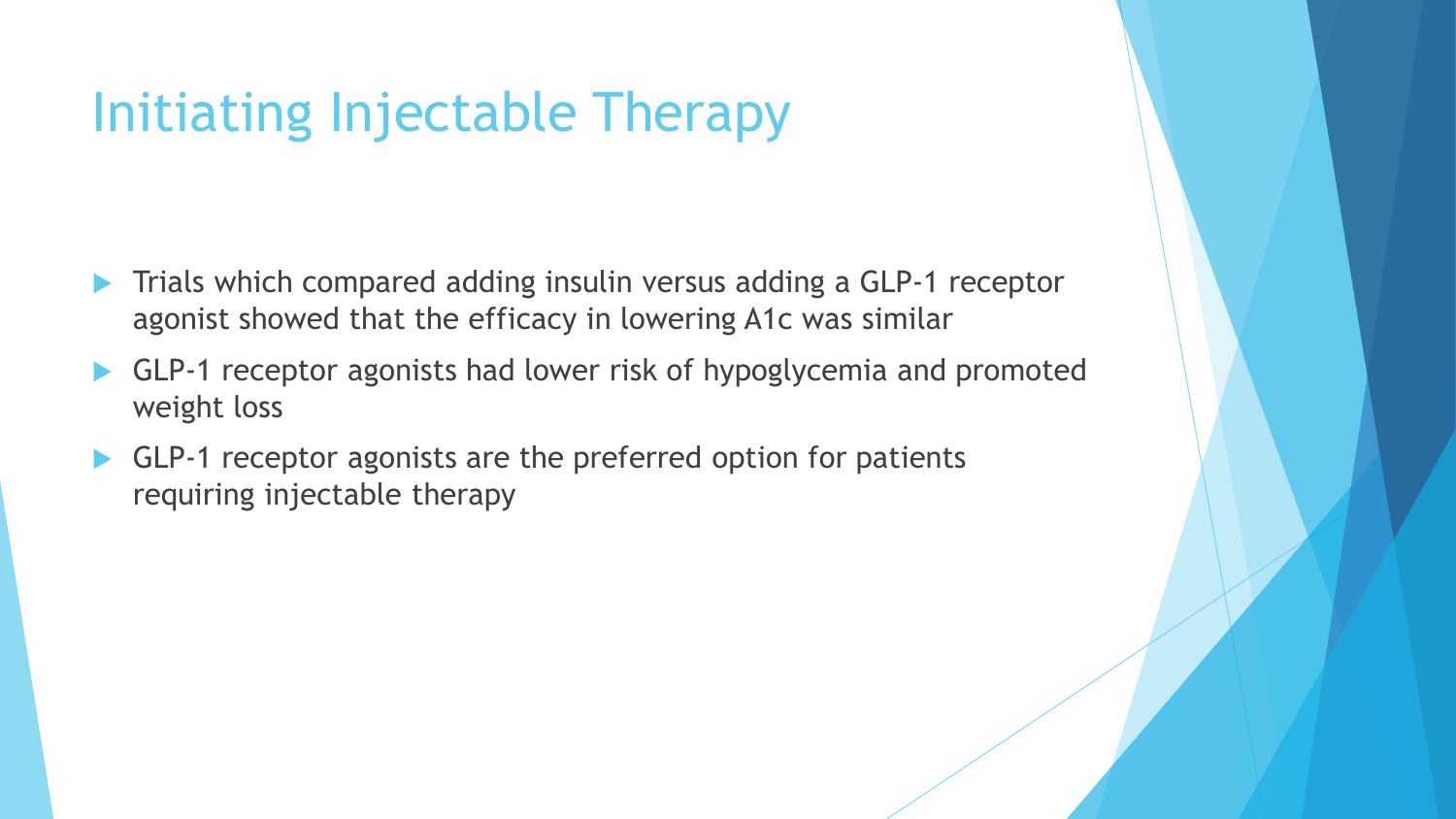#### Insulin

- The utility and importance of insulin as disease progresses should be explained to patients
- ▶ Self-titration based on self-monitoring should be encouraged and it usually leads to better compliance and thus outcomes
- Basal insulin can be started at 0.1-0.2 units/kg/day or at 10 units per day and titrated every 3 days or so as needed
	- ▶ NPH as well as U-100 glargine or detemir can be used to achieve fasting targets
	- ▶ Longer acting insulins such as Tresiba (Degludec) or Toujeo (U-300 glargine) have lower risk of hypoglycemia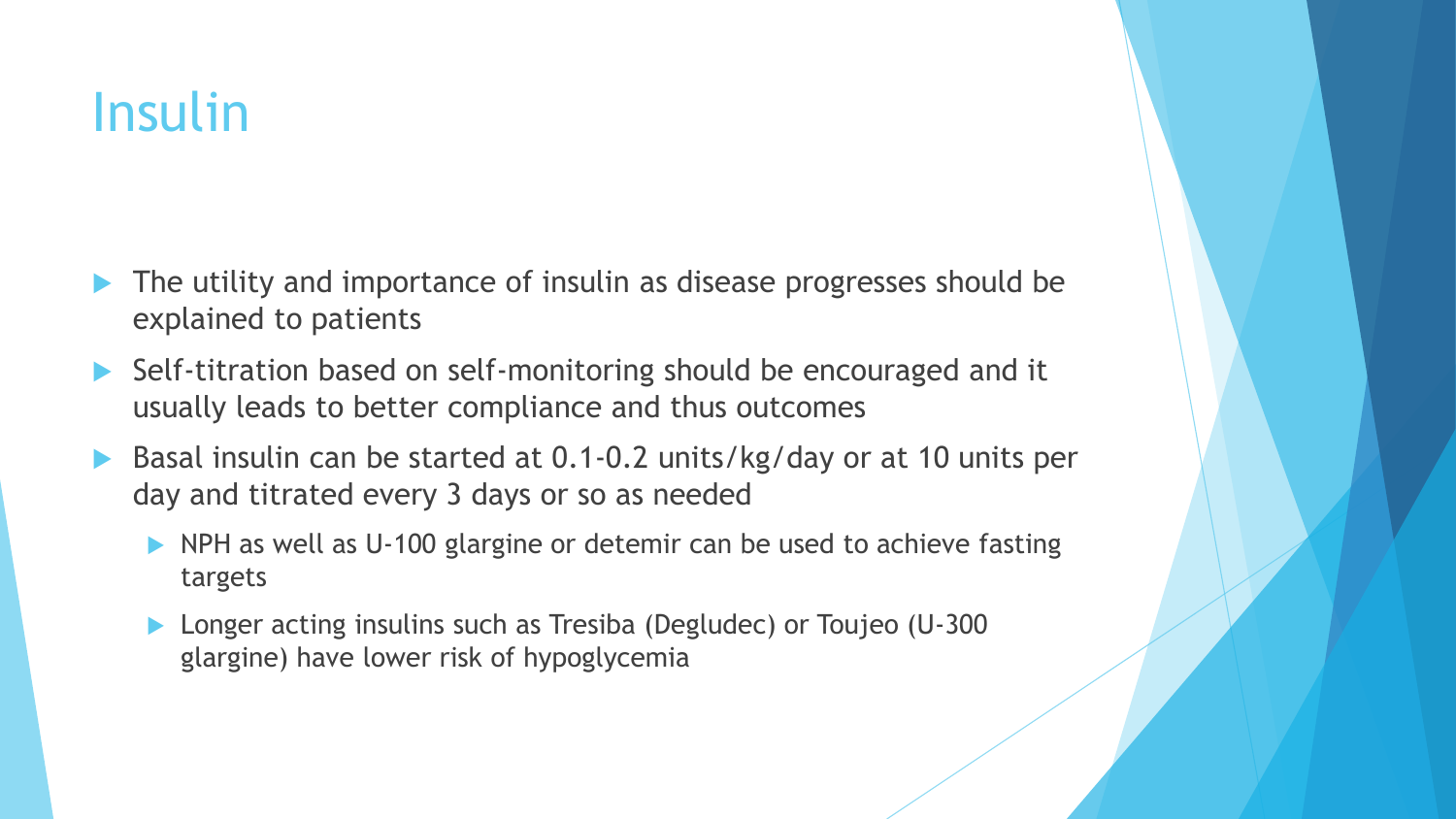#### Insulin

- Keep in mind that newer and longer acting insulins are more expensive
- Prandial insulin should be given before meals, starting dose can be 4 units or 10% of basal dose at each meal time
- ▶ Combination therapy with human Regular insulin, NPH insulin, and 70/30 NPH/Regular insulin products is more cost effective
	- **Trials comparing human Regular insulin with rapid-acting analogs have not** found significant differences in A1c or hypoglycemia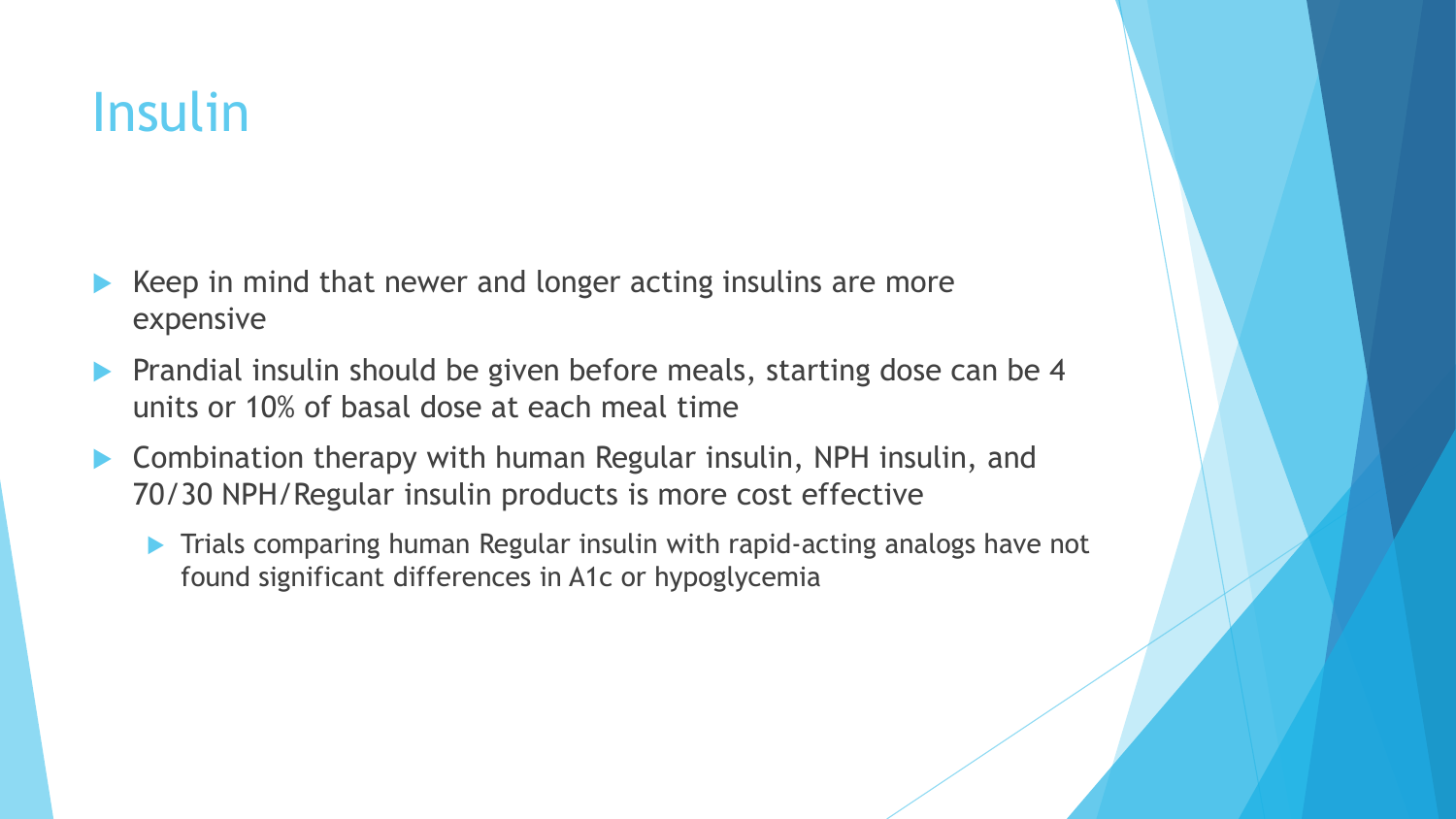#### Acknowledgments

- **Florida Osteopathic Medical Association**
- **Dr. Joshua D. Lenchus**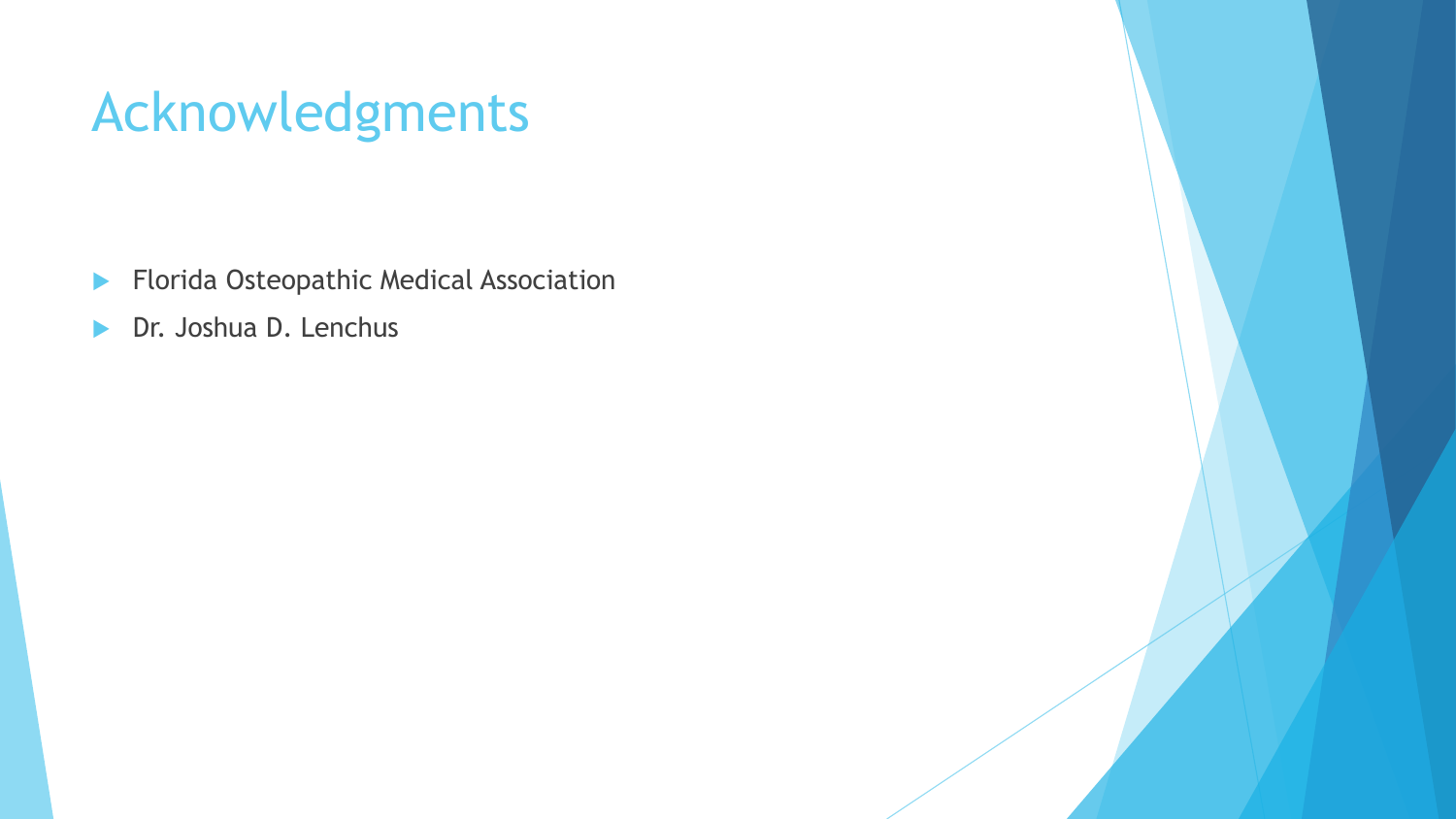#### Questions?

Elys M. Perez, MD 1625 SE 3rd Ave Suite 700, Fort Lauderdale, Fl 33316 Email: e5perez@browardhealth.org Phone: 954-831-2760 Fax: 954-831-2765